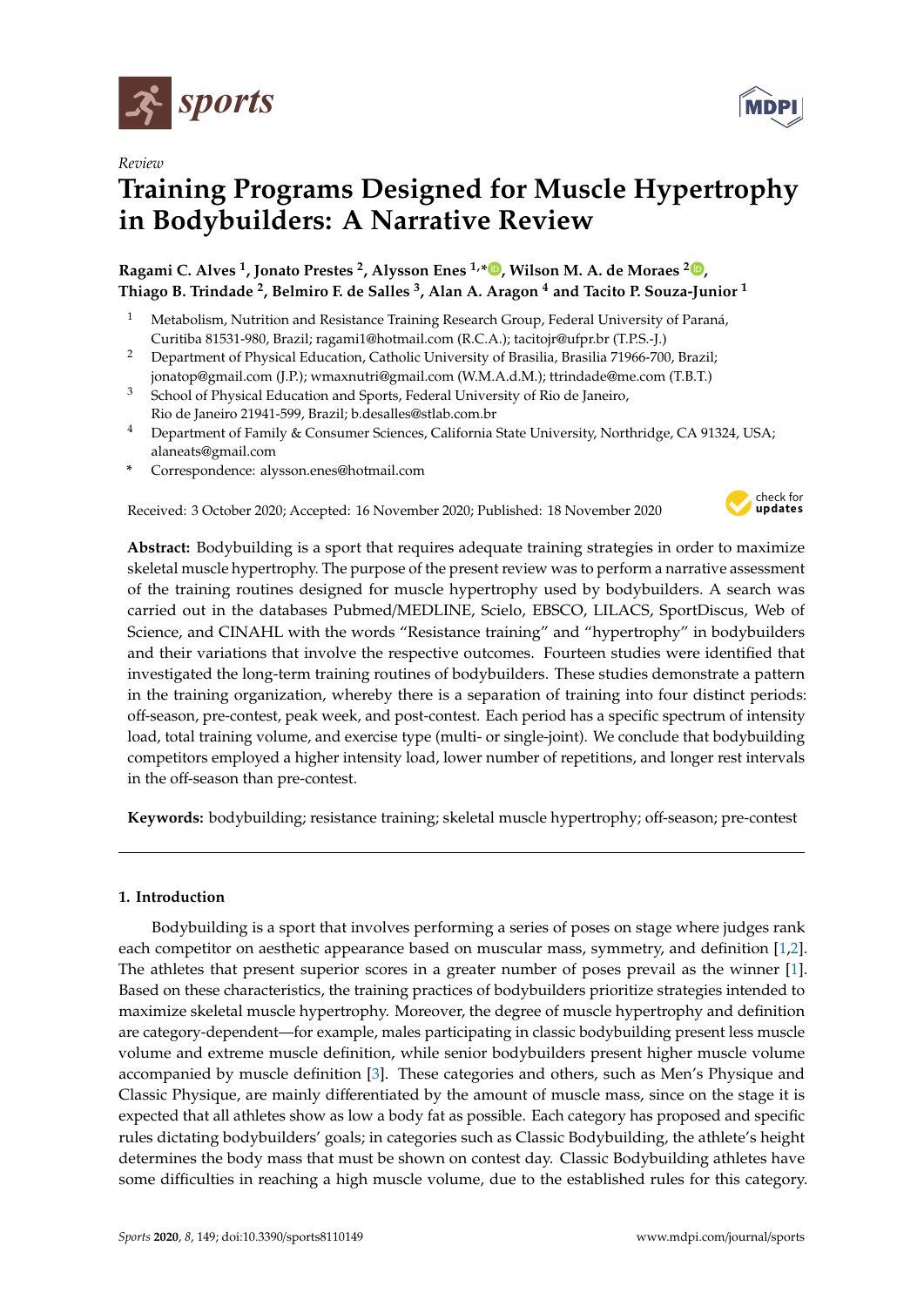Hence, muscle definition may be the most important criterion for this category. In this sense, we can speculate that these differences among bodybuilding categories may influence how athletes develop their training routines.

The American College of Sports Medicine [\[4\]](#page-12-3) establishes guidelines for "healthy adults", considering the training status and goals of the practitioner. With these guideline, it has been widely reported that a training intensity between 60% to 70% for one repetition maximum (1 RM) with multiple sets (3–6 sets) in a zone of 6–12 repetitions with rest intervals of 1–3 min between sets promotes increases in the muscle cross-sectional area (CSA) [\[4\]](#page-12-3). Although the specific resistance training (RT) protocols are for different purposes, the current guidelines fail to contemplate a range of training strategies commonly used by bodybuilders. This guideline is generalist, considering a "healthy adults" population and not bodybuilders, who have nutrition and recovery maximized to be ready for the next training session. In addition, considering some aspects in bodybuilders' routines, such as nutrition and the use of pharmacological ergogenic aids, specific training routine aspects for maximum strength gains and muscle hypertrophy development remain undetermined [\[5,](#page-12-4)[6\]](#page-12-5).

Furthermore, RT designed for bodybuilders and trained subjects should be systematically organized to avoid plateau and maintain stimulus effectively, ensuring a progressive overload with the adequate managing of training loads (i.e., periodization), helping to manage the imposed stress of training sessions and avoiding non-functional overreaching or overtraining development in the long term [\[7,](#page-12-6)[8\]](#page-12-7). However, we know that many bodybuilders do not necessarily train according to these recommendations [\[2\]](#page-12-1). This can be as ascertained through testimonials and interviews from professional athletes or their coaches. These reports also highlight the wide variability of strategies utilized in training to increase muscle mass.

Bodybuilders self-report a separation of training into two distinct phases: off-season (OFF) and pre-season (PRE) [\[1\]](#page-12-0); it has been argued that a peak week and a post-competition period may have distinctive strategies for the large OFF and PRE. In the OFF phase, these athletes routinely use split training routines, with muscle groups typically trained once or twice a week [\[9\]](#page-12-8). Generally, the PRE phase is initiated 20–12 weeks before the competition, whereby the main focus is on reducing body fat to extremely low levels [\[10\]](#page-12-9). During this period, many bodybuilders report a high volume of aerobic exercise, accompanied by sessions of RT with reduced loads [\[9\]](#page-12-8). Others maintain high loads and choose to increase the volume of the RT session while performing little aerobic exercise [\[1\]](#page-12-0). Therefore, the structures of training programs among bodybuilders are distinct, as not all follow the same periodization schemes and associated manipulation of RT variables.

The lack of direct, objective research on bodybuilding training practices is reinforced by a narrative review by Helms et al. [\[11\]](#page-12-10), who endeavored to provide evidence-based guidelines for training practices in natural bodybuilders. However, the discussion was based on research findings in which the participants were not bodybuilders. In the cited and discussed studies involving bodybuilders, the subjects did not report their actual training routine but rather undertook a protocol stipulated by researchers. This condition does not reflect the actual practices employed by physique athletes. To date, only Hackett et al. [\[2\]](#page-12-1) specifically sought to elucidate how bodybuilders perform a routine in the OFF and PRE phases. This study surveyed 127 male bodybuilders. It is worth noting that, of 73 of the subjects who competed in non-tested amateur shows, 56 used anabolic steroids (AAS). Furthermore, training routines were not stratified between natural drug-free bodybuilders and bodybuilders who use AAS. Moreover, in the study it was also not possible to identify if the steroid users had a more efficient training strategy during the PRE phase. One of the main problems in defining a unique strategy for training routines is that male and female categories require different muscle volume and definition levels, and consequently there are very distinct training and diet strategies.

Currently, manipulating RT variables, such as intensity-load (%1 RM) and total training volume (TTV) aid in increasing the progressive overload in some manner, resulting in an anabolic stimuli to promote skeletal muscle hypertrophy [\[12\]](#page-12-11). These manipulations have been used for some time by bodybuilders [\[13\]](#page-12-12). Within these principles, athletes apply a wide range of techniques such as pyramid,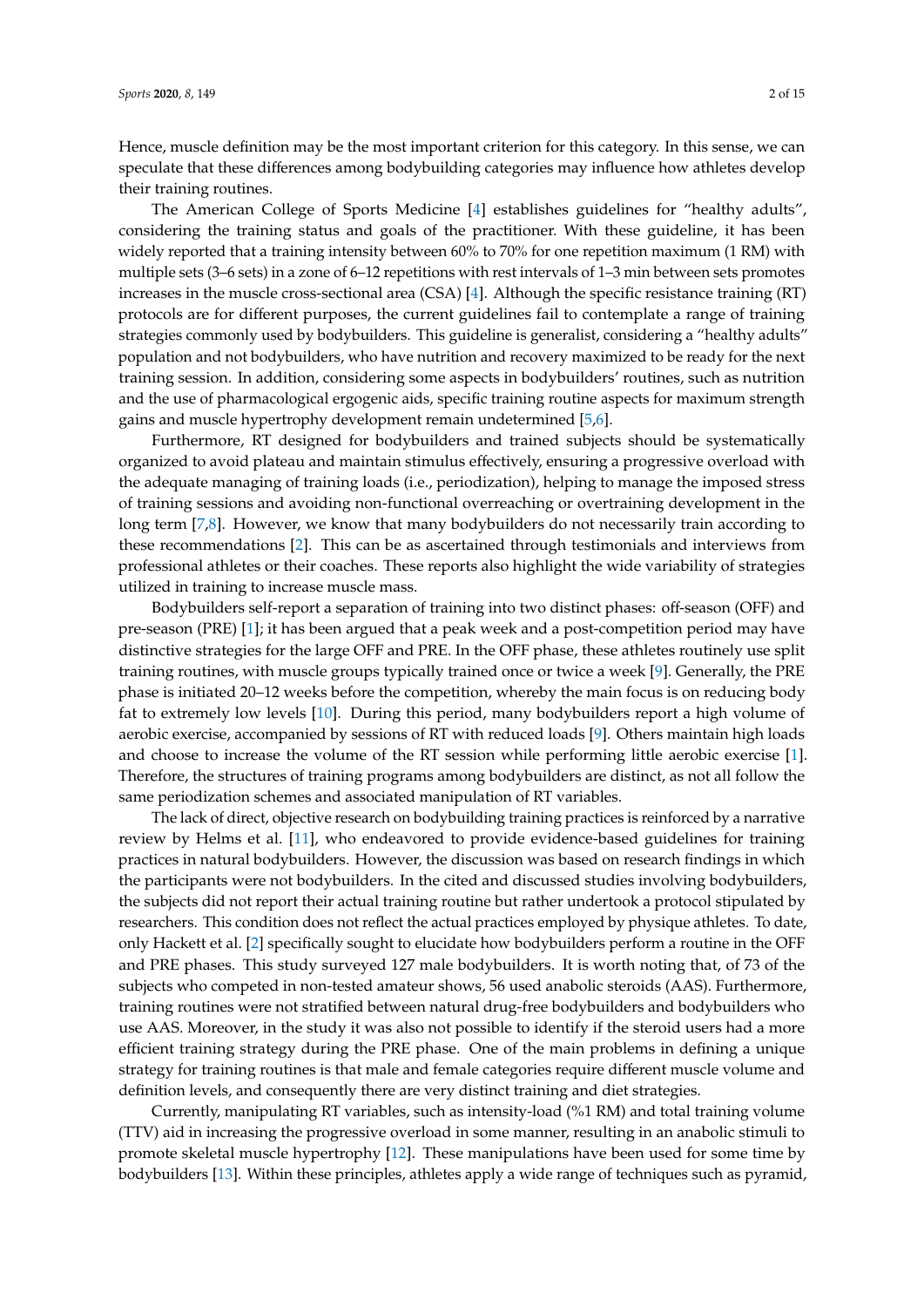negatives, supersets, and forced repetitions [\[13\]](#page-12-12). However, we have no reports of which techniques are most frequently utilized and how they are distributed in the training program [\[2\]](#page-12-1). From this perspective, it can be said that there is a glaring lack of data on the training programs and strategies that bodybuilders use in the OFF and PRE phases. Such information on bodybuilding training would be important to direct future research and assist in identifying subsequent areas of study. Thus, we aimed to perform a narrative review revisiting the training routines designed for muscle hypertrophy used by bodybuilders and provide some insight into evidence-based recommendations for bodybuilders and physique athletes.

### **2. Materials and Methods**

The present manuscript reviewed the current body of evidence that examined factors related to bodybuilding, involving interventions with RT and the effects of exercise-induced muscular changes in muscular thickness, cross-sectional area (CSA), muscle strength, and body composition. The search for articles was carried out using the following databases—Pubmed/MEDLINE, Scielo, EBSCO, LILACS, SportDiscus, Web of Science, and CINAHL—which were searched from 7 January 2019 to 8 September 2020 without temporal delimitation for a broad spectrum of research. The descriptors used as search terms were: ("Body composition" OR "Muscular thickness" OR "Cross-sectional area" OR "CSA" OR "Growth" OR "Muscle growth" OR "hypertrophy" OR "Lean body mass" AND "Resistance training" OR "Resistance exercise" OR "Strength training" OR "Weight-Lifting Exercise" OR "Weight-Lifting" OR "Weight Lifting" OR "Weightlifting" OR "Strength program" AND "Bodybuilding" OR "Bodybuilder" OR "competitive body-builder" OR "physique athlete" OR "fitness competitor" OR "figure athlete"). The articles were identified and read in full, and only articles that had the words bodybuilding and training inserted in the title were selected.

Two specialists with expertise in strength and conditioning extracted the data. The information extracted from each study was: subjects, study design, program, the RT of the intervention, the results in the variables, cross-sectional area (CSA), body fat, and muscular strength.

# **3. Results**

#### *Selected Studies Description*

Fourteen studies were identified that investigated bodybuilders training routines, muscle hypertrophy, and changes in body composition. Six investigations were case studies. Only two studies had an experimental design with hypertrophy as an outcome. The descriptive observational studies presented an inadequate sample for the design. All the studies reported that the investigated athletes were champions or at least third place in their categories [\[14\]](#page-12-13). Only in the studies of Trabelsi et al. [\[15\]](#page-12-14) and Gentil et al. [\[16\]](#page-13-0) did the athletes report steroid use; all other studies involved natural bodybuilders. The observational descriptive investigations and case studies reported a broad range of preparation time that varied between 6 and 32 weeks. The studies presented in this narrative review showed similarities between the RT routines in the pre-season and off-season (Table [1\)](#page-3-0).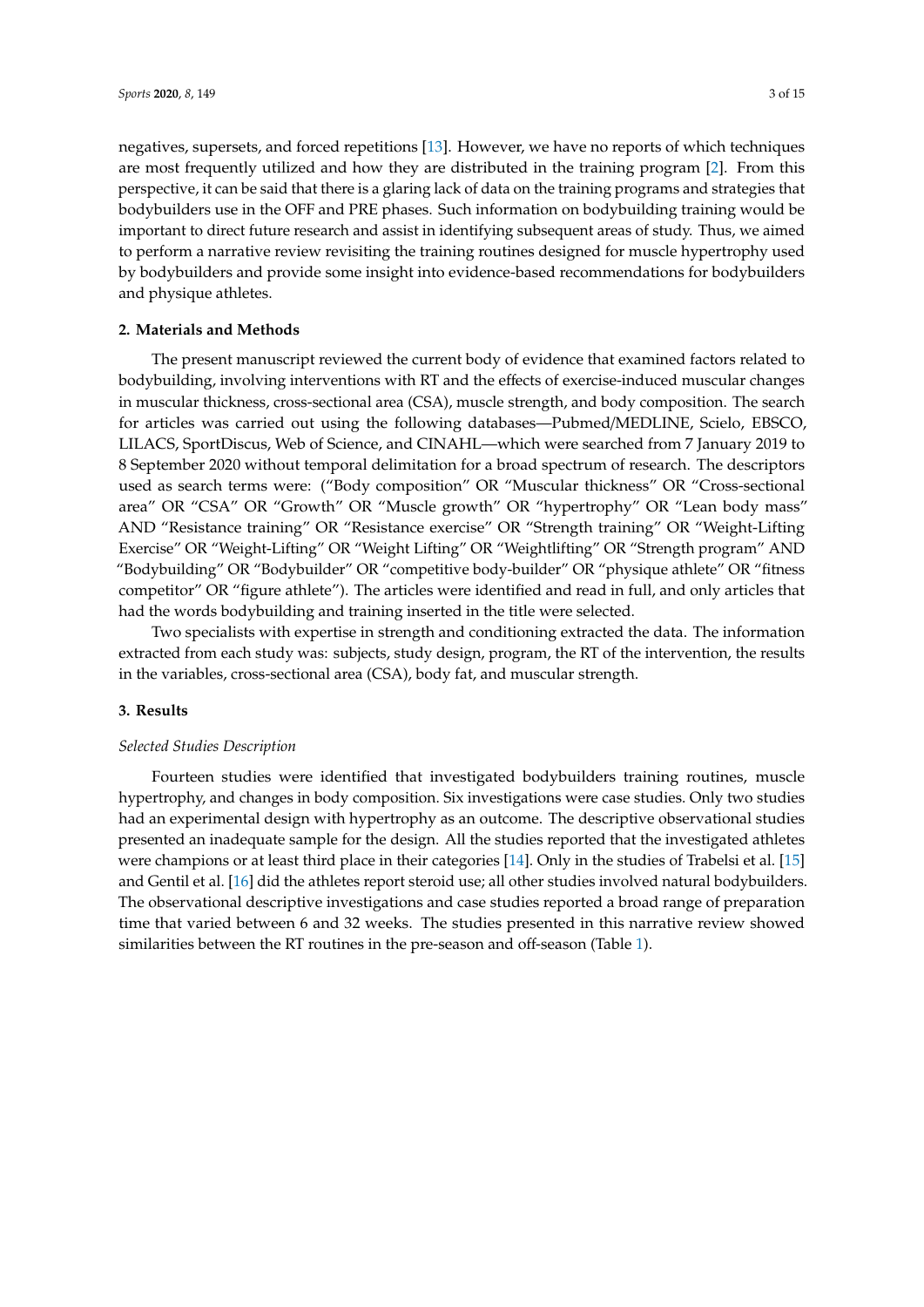<span id="page-3-0"></span>

| Authors (year)              | Participants                                                                                                                                                                                                                                                                                                  | Design                                                                                                                                                                                                                                                                                                                                                                   | <b>Training Program</b>                                                                                                                                                                                                                                                                                                                                                                                                                                                                            |
|-----------------------------|---------------------------------------------------------------------------------------------------------------------------------------------------------------------------------------------------------------------------------------------------------------------------------------------------------------|--------------------------------------------------------------------------------------------------------------------------------------------------------------------------------------------------------------------------------------------------------------------------------------------------------------------------------------------------------------------------|----------------------------------------------------------------------------------------------------------------------------------------------------------------------------------------------------------------------------------------------------------------------------------------------------------------------------------------------------------------------------------------------------------------------------------------------------------------------------------------------------|
| Sandoval et al. (1989) [17] | $n = 5$ (male), $25 \pm 3.3$ years and 3.6<br>(range: 1-10) years of experience in<br>bodybuilding competitions;<br>weight (kg): $82.2 \pm 9.7$<br>$n = 6$ (female), $27.8 \pm 4.1$ years and<br>1.7 (range: 0.75-2.5) years of<br>experience in<br>bodybuilding competitions;<br>weight (kg): $52.2 \pm 3.1$ | Athletes responded to questionaries' concerning<br>their experiences in sport and training program<br>24–48 h prior to contest.                                                                                                                                                                                                                                          | Male: 5.5 days/week; 9.5 h/week; range<br>10-13 sets/muscular group with exception abdomen<br>(6.7 sets) and 9-10 maximum repetitions/set with<br>exception abdomen (26.2 repetitions/set);<br>Female: 5.8 days/week; 13.8 h/week; range<br>13-23 sets/muscular group and 12-13 maximum<br>repetitions/set;<br>60% of the men and 100% of the woman performed<br>aerobic exercise with duration of 1.5-3 h/week and<br>1.5-3.6 h/week for men and women, respectively.                             |
| Alway et al. (1992) [18]    | $n = 5$ (male)<br>$n = 5$ (female)<br>$n = 2$ (control)<br>Time of training:<br>$-5.8 \pm 0.5$ (male)<br>$-5.4 \pm 0.7$ (female)<br>Did not use steroids during the<br>investigation period.                                                                                                                  | Duration 12-24 weeks (program training).<br>Frequency of training 5-6 days/weeks<br>Not intervention in study, only observation.<br>Request information by questionnaire.<br>Athletes were examined $\geq$ 4 weeks after their most<br>recent competition.                                                                                                               | 15–20 sets per exercise (chest and back).<br>12-15 sets per exercise (shoulder, triceps and biceps).                                                                                                                                                                                                                                                                                                                                                                                               |
| Manore et al. (1993) [19]   | $n = 1$ (male)—31 years<br>Stature: 171.5 cm<br>Weight: 95 kg (off-season)<br>Weight: 88.5-90 kg (pre-contest)<br>Did not use steroids during the<br>investigation period.                                                                                                                                    | Case study: only observation. Information was<br>verbally requested to follow the training program.<br>Exercise program training consisted of 2 h of<br>aerobic activity and 3 h of strength training/day. 4<br>consecutive workout days and 1 rest day. The<br>athletes were studied for 8 weeks before his first<br>competition of the season.                         | 1 h/day aerobic (cycling ergometric)<br>1 h/day aerobic (cycling bike)<br>Both in ~60% VO2max (~78% MHR).<br>Strength training was divided in light, medium and<br>heavy weights. The split session in morning<br>and evening.<br>Light = $4-6$ sets per exercise (15 reps.)<br>Medium = $2-6$ sets per exercise (12-20 reps.)<br>Heavy = $2-6$ sets per exercise (6-10 reps.)                                                                                                                     |
| Too et al. (1998) [20]      | $n = 1$ (male)—34 years (Asian)<br>Weight: 76.3 kg (off-season)<br>Weight: 71.6 kg (pre-contest)<br>Did not use steroids during the<br>investigation period.                                                                                                                                                  | His bodybuilding regimen during a 15-year<br>period consisted of a whole body workout with<br>heavy strength training and low repetitions. The<br>researchers only observed. During initial<br>monitoring (10 week) of the study the athlete<br>decided to training with a periodized<br>bodybuilding program that was advertised in a<br>popular bodybuilding magazine. | 10 week the training program was used, that was<br>consisted of daily strength training sessions 4-5 h in<br>duration 6 days/week used a split routine program<br>(upper body on Monday, Wednesday, and Friday;<br>lower body on Tuesday, Thursday, and Saturday.<br>Abdominal every day).<br>The first 4 weeks consisted of hypertrophy (heavy<br>resistance and lower repetition), 1-week transition<br>phase to 4-week endurance and definition phase<br>(lower resistance and high repetition) |

# **Table 1.** Methodological characteristics of the studies.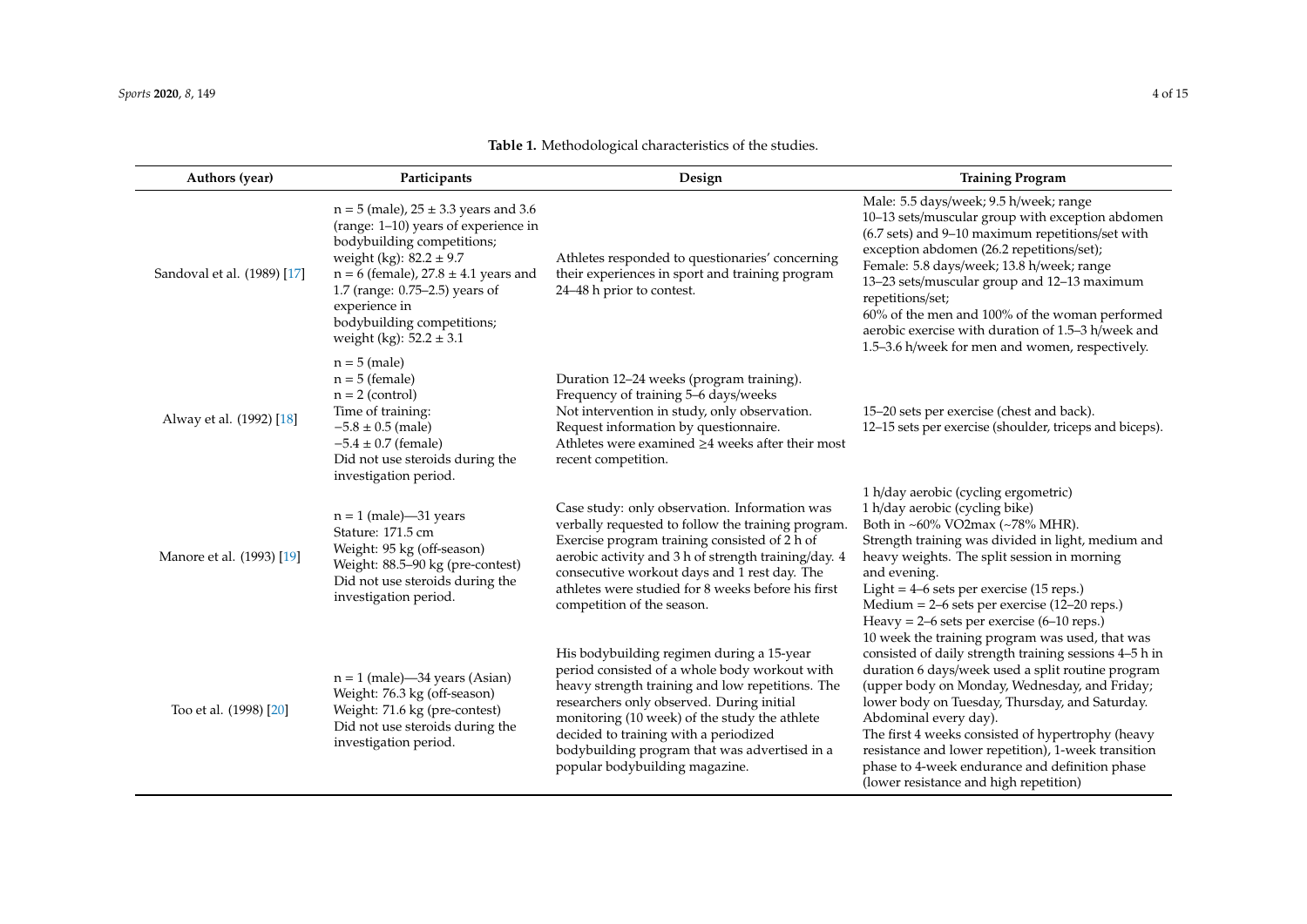## **Table 1.** *Cont*.

| Authors (year)              | Participants                                                                                                                                                                                                                                  | Design                                                                                                                                                                                                                                                                                                                                                                                                                                                                                                                       | <b>Training Program</b>                                                                                                                                                                                                                                                                                                                                                                                                                                                                                                                                                                                                                     |
|-----------------------------|-----------------------------------------------------------------------------------------------------------------------------------------------------------------------------------------------------------------------------------------------|------------------------------------------------------------------------------------------------------------------------------------------------------------------------------------------------------------------------------------------------------------------------------------------------------------------------------------------------------------------------------------------------------------------------------------------------------------------------------------------------------------------------------|---------------------------------------------------------------------------------------------------------------------------------------------------------------------------------------------------------------------------------------------------------------------------------------------------------------------------------------------------------------------------------------------------------------------------------------------------------------------------------------------------------------------------------------------------------------------------------------------------------------------------------------------|
| Trabelsi et al. (2012) [15] | $n = 16$ (male)<br>$n = 9$ (fasters)<br>$24 \pm 3$ years<br>$79.9 \pm 5.1 \text{ kg}$<br>$175 \pm 5$ cm<br>$n = 7$ (non-fasters)<br>$26 \pm 3$ years<br>$81.5 \pm 5.4$ kg<br>$177 \pm 3$ cm<br>Both groups without mention of<br>steroid use. | Verified the changes that occur in body<br>composition and markers of renal function in<br>bodybuilders during Ramadan without<br>intervention by the researchers. The training<br>program consisted of workouts using exercises<br>with free weights and machines. The primary goal<br>of the program was to increase muscle mass<br>(hypertrophy). They were followed for two weeks,<br>which is the Ramadan period.                                                                                                       | Each training session was composed of four to six<br>exercises. Each exercise was performed in four sets<br>with a load of 10 RM and intervals of 2-3 min<br>between exercises and sets. The exercises were<br>conducted first with the major muscle groups and<br>then with the smaller muscle groups. The training<br>intensity was increased progressively. Day 1:<br>Quadriceps, hamstring, calves; Day 2: Back, triceps;<br>Day 3: Shoulder; Day 4: chest, biceps. The program<br>closely followed the principles documented by the<br>American College of Sports Medicine.                                                            |
| Hackett et al. (2013) [2]   | $n = 127$ (male)<br>$28.7 \pm 6.3$ years<br>$177.5 \pm 11.8$ cm<br>$96.6 \pm 7.7$ kg<br>Not all participants were tested for<br>drugs in competitions.                                                                                        | Not intervention in study, only observation.<br>The study proposed to describe training practices<br>by competitive bodybuilders and to determine<br>whether training practices comply with the<br>current recommendations for muscular<br>hypertrophy. A web-based application (Survey<br>Monkey) was used to assess the training practices<br>used by the bodybuilders. The URL address of the<br>survey was made available to potential subjects<br>through links or postings placed on various<br>bodybuilding websites. | Training session durations ranged between 40 and<br>90 min. The elite bodybuilders reported performing<br>a 5-day split routine, averaging 60-70 min per<br>session, and training no more than 2 muscle groups<br>per session.<br>Off-Season: 4-5 exercises per muscle group, 3-6 sets<br>per exercise, 7-12 RM (higher loads) per set and 61<br>to 120 s recovery between sets.<br>Pre-Contest: 4-5 exercises per muscle group,<br>3-4 sets per exercise, 10-15 RM (lighter loads) per<br>set and 30-60 s recovery between sets.<br>1 day primarily in the 3 to 8 repetition range and the                                                 |
| Kistler et al. (2014) [10]  | $n = 1$ (male)<br>26 years<br>10 years resistance training<br>experience.<br>A prior not use steroids                                                                                                                                         | Case Study: only observation.<br>Information was verbally requested to follow the<br>training program. The subject tracked his diet and<br>exercise training throughout the study. Resistance<br>training was performed 5 days of the week,<br>approximately 1 to 1.5 h per day, throughout<br>contest preparation. Each muscle group was<br>trained twice weekly.                                                                                                                                                           | other primarily in the 8 to 15 repetition range.<br>This quantity of resistance training was maintained<br>throughout the preparation. During the 26-week<br>preparation, the athlete and attempted to maintain<br>resistance-training load. At the start of the contest<br>preparation, two 40 min sessions of HIIT were<br>performed per week. This HIIT generally consisted<br>of a 30 s all-out sprint, followed by 4:30 of active<br>jogging recovery. At the end of contest preparation,<br>the subject performed four 60 min sessions of HIIT<br>and two 30 min sessions of low-intensity<br>steady-state aerobic exercise per week. |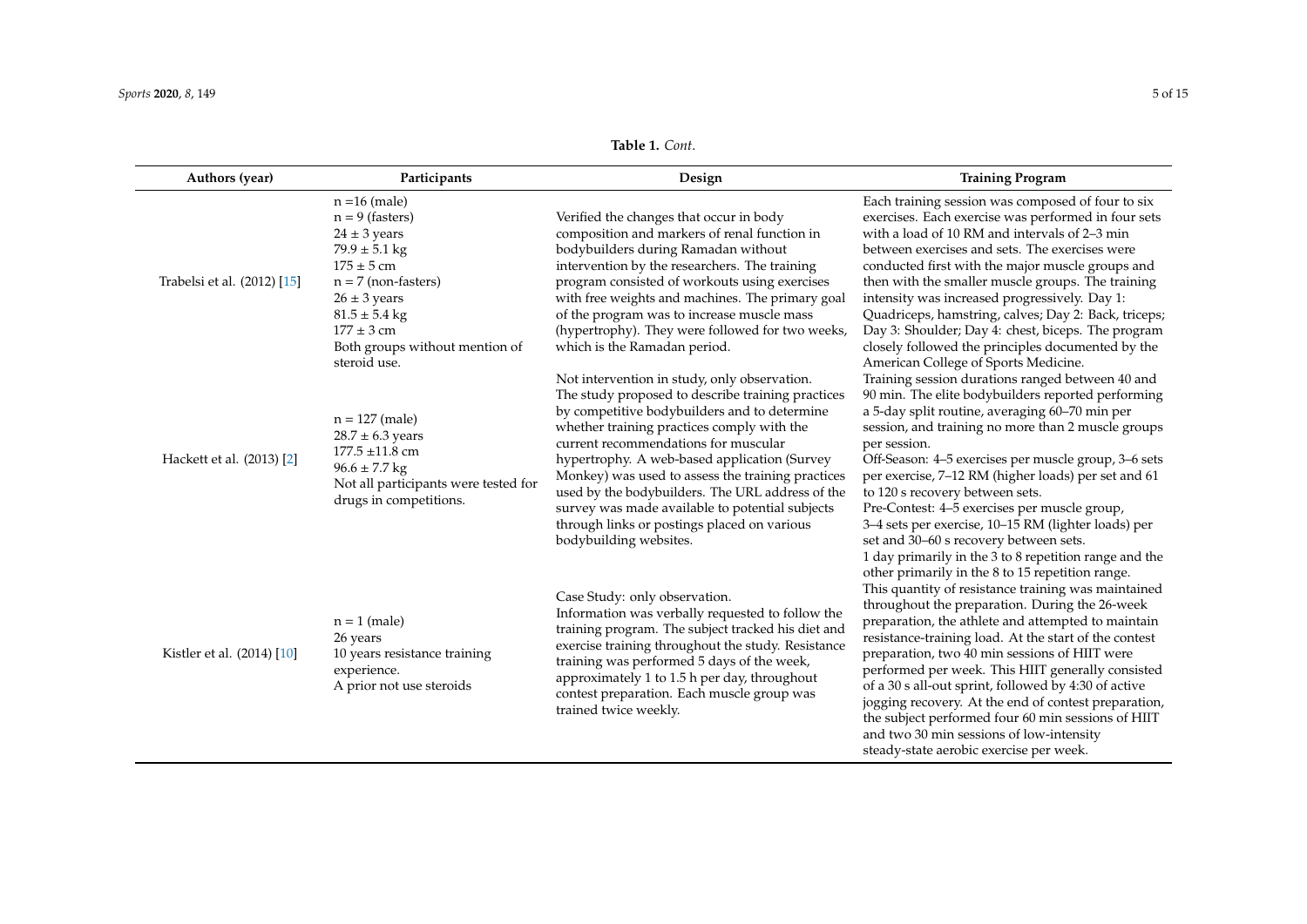|  | Table 1. Cont. |
|--|----------------|
|--|----------------|

| Authors (year)                | Participants                                                                                                                                                                                  | Design                                                                                                                                                                                                                                                                                                                                                                                                | <b>Training Program</b>                                                                                                                                                                                                                                                                                                                                                                                                                                                                                                                                                                                                        |
|-------------------------------|-----------------------------------------------------------------------------------------------------------------------------------------------------------------------------------------------|-------------------------------------------------------------------------------------------------------------------------------------------------------------------------------------------------------------------------------------------------------------------------------------------------------------------------------------------------------------------------------------------------------|--------------------------------------------------------------------------------------------------------------------------------------------------------------------------------------------------------------------------------------------------------------------------------------------------------------------------------------------------------------------------------------------------------------------------------------------------------------------------------------------------------------------------------------------------------------------------------------------------------------------------------|
| Robinson et al., 2015 [21]    | 21-year-old male amateur<br>bodybuilder<br>2 years resistance<br>training experience<br>14 weeks prior to his first<br>bodybuilding competition in the<br>Men's Physique category.            | Case Study: 14-week intervention                                                                                                                                                                                                                                                                                                                                                                      | Four RT sessions during each week of the<br>intervention; targeting each major muscle group on<br>two occasions per week. Each RT consisted of 6-8<br>exercises performed for 8-10 repetitions and 4-5 sets.<br>A combination of high intensity interval training<br>(HIIT) and low-intensity steady-state (LISS) exercise<br>were performed in the overnight fasted state.                                                                                                                                                                                                                                                    |
| Gentil et al. (2017) [16]     | $n = 4$ (male)<br>$n = 2$ (female)<br>The participants make use<br>of anabolic.                                                                                                               | This is an observational study. All the data were<br>provided by the participants and their coaches<br>after the competition. Bodybuilders and their<br>coaches were requested to describe in detail all<br>their practices (training, diet, nutritional<br>supplements and pharmacological agents). When<br>any doubt arose, competitors/coaches were<br>directly contacted to give further details. | Each muscle group once a week with multiple sets<br>of multi- and single-joint exercises performed to<br>volitional fatigue. In the bulking phase, the male<br>and female athletes performed sets of 8-12<br>repetitions with 2-3 min of rest between sets. In the<br>cutting phase, the number of repetitions increased<br>to 12-15, and the rest intervals dropped to 45-60 s.<br>Increased the time spent in fasted cardio<br>during cutting<br>(45-60 min of cardio bicycle/treadmill at<br>moderate intensity).<br>Circuit resistance training session composed of                                                        |
| Nasseri et al. (2015) [22]    | $n = 8$ (steroids users)<br>$27.4 \pm 2.9$ years<br>$176 \pm 0.05$ cm<br>$80.5 \pm 10.3$ kg<br>$n = 8$ (steroids non users)<br>$27.8 \pm 2.2$ years<br>$181 \pm 0.06$ cm<br>$80.8 \pm 9.3$ kg | The study, as part of a clinical trial, aimed to<br>explore how one session of resistance exercise<br>affects the hemodynamic characteristics (i.e., HR<br>and BP) and the levels of the muscle damage<br>markers (i.e., CK and LDH enzymes) in<br>professional bodybuilders who were AAS users.                                                                                                      | 7 stations including leg press, bench press,<br>leg extension, lat pulldown, leg curl, shoulder press<br>and biceps curl exercises. The exercise session<br>involved 3 sets of 8-9 repetitions at 80-85% of 1 RM.<br>Rest intervals between sets and the stations were<br>considered 60 and 90 s, respectively. A warm-up of<br>15 min was performed before the exercise,<br>begin that 5-min jogging on treadmill (speed 7 km/h,<br>1.5% inclination), and a specific warm-up including<br>two sets of the exercises, same to those performed in<br>the training session, using 35% (15 reps) and 45%<br>(12 reps) from 1 RM. |
| Syed-Abdul et al. (2019) [23] | Case study<br>$n = 2$ (male steroids non users)<br>"P1": 21 years, 82.6 kg<br>22 years,<br>"P2": 89.6 kg                                                                                      | Case Study: 8 weeks prior to competition.<br>Information was self-reported. Athletes was<br>evaluated (food intake, body composition) pre<br>and post 5 weeks with self-implemented carb<br>cycle restrictive diet and exercise program.                                                                                                                                                              | P1: performed high-intensity [60-90 min, 75-90% of<br>one repetition max (1 RM)] resistance training and<br>P2: moderate-intensity (30-45 min, 60-75%1 RM)<br>resistance training 2 h of aerobic activity and 3 h of<br>strength training/day. Four consecutive workout<br>days and 1 rest day.                                                                                                                                                                                                                                                                                                                                |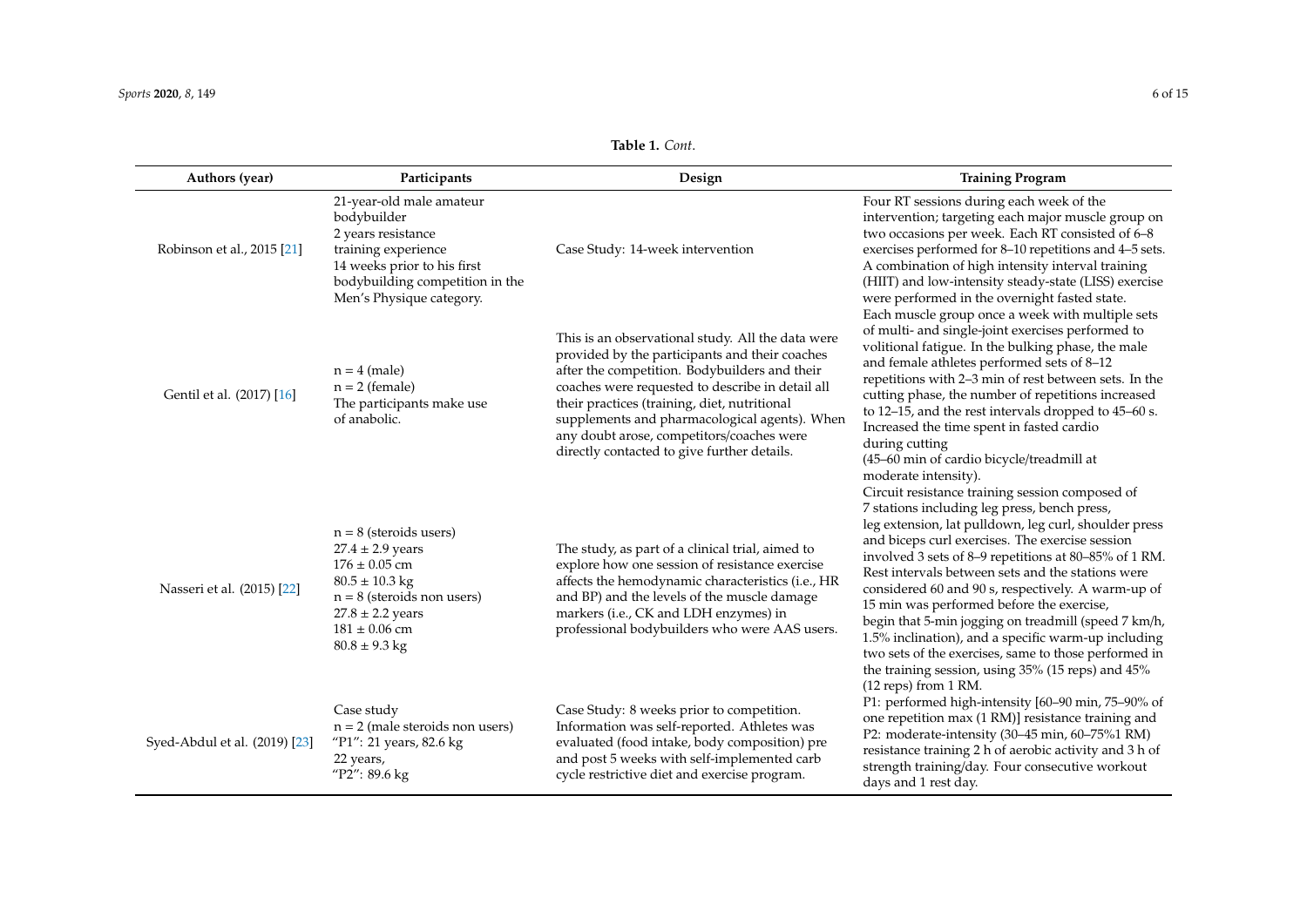| Table 1. Cont. |  |
|----------------|--|
|----------------|--|

| Authors (year)                | Participants                                                                                                                                                                          | Design                                                                                                                                                                                                                                                                                                                                                                                                                                                                                                                                                                     | <b>Training Program</b>                                                                                                                                                                                                                                                                                                                                                                                                                                                                                                                                                                                                                                                                                                          |
|-------------------------------|---------------------------------------------------------------------------------------------------------------------------------------------------------------------------------------|----------------------------------------------------------------------------------------------------------------------------------------------------------------------------------------------------------------------------------------------------------------------------------------------------------------------------------------------------------------------------------------------------------------------------------------------------------------------------------------------------------------------------------------------------------------------------|----------------------------------------------------------------------------------------------------------------------------------------------------------------------------------------------------------------------------------------------------------------------------------------------------------------------------------------------------------------------------------------------------------------------------------------------------------------------------------------------------------------------------------------------------------------------------------------------------------------------------------------------------------------------------------------------------------------------------------|
| Pardue et al. (2017) [24]     | A case study with 21-year-old,<br>amateur, drug-free male<br>bodybuilder with eight years of<br>weight training experience and one<br>year of competitive<br>bodybuilding experience. | Blood samples were taken approximately every<br>three months for hormone analysis; body<br>composition, anaerobic power, resting metabolic<br>rate and sleep quality were assessed monthly<br>during the pre-contest phase (8 months), followed<br>by recovery (5 months).                                                                                                                                                                                                                                                                                                 | Resistance training was performed 5–6 days per<br>week. A mixture of multi- and single-joint exercises<br>was completed with a variety of repetition ranges<br>(4-25 repetitions) and intensities. Major muscle<br>groups were trained at least twice per week,<br>with $\geq$ 48 h of rest between training sessions of the<br>same muscle group. Aerobic activity was adjusted<br>each week based on weight loss progress. Aerobic<br>activity consisted of moderate intensity steady state<br>(MISS) cardiovascular exercise at 65-75% of<br>maximal heart rate, along with sessions of high<br>intensity interval training (HIIT) with 10-15 s bouts<br>of maximal effort separated by 45-50 s active<br>recovery intervals. |
| Mitchell et al. (2018) [25]   | Male bodybuilders steroids non<br>users ( $n = 9$ ) 29.0 ± 9.5 years,<br>$177.9 \pm 2.5$ cm, $83.7 \pm 8.9$ kg,<br>$6.0 \pm 6.6$ years<br>bodybuilding participation).                | Body composition, resting metabolic rate (RMR),<br>serum hormones, and 7-day weighed food,<br>resistance training volume (repetitions × weight ×<br>sets) and training diaries of natural male<br>bodybuilders ( $n = 9$ ) were assessed 16 (PRE16),<br>8 (PRE8), and 1 (PRE1) week(s) before, and 4<br>(POST4) weeks after a bodybuilding competition.                                                                                                                                                                                                                    | Upper body volume (kg $\times$ week <sup>-1</sup> ): 39,958 ± 17,232<br>(PRE 16); $42,368 \pm 19,647$ (PRE 8); $32,753 \pm 14,385$<br>(PRE 1); $37,432 \pm 15,384$ (POST 4);<br>Lower body (kg $\times$ week <sup>-1</sup> ) 42,503 ± 24,234 (PRE 16);<br>$51,247 \pm 37,997$ (PRE 8); 33800 $\pm$ 33,697 (PRE 1);<br>$41,735 \pm 34,225$ (POST 4);                                                                                                                                                                                                                                                                                                                                                                              |
| Schoenfeld et al. (2020) [14] | $n = 1$ (male)<br>25 years<br>10 years resistance training<br>experience.<br>A prior not use steroids<br>(drug-tested)                                                                | Prospective case study in a high-level amateur<br>male bodybuilder throughout preparation for 4<br>competitions and during the ensuing post-contest<br>recovery period, totaling 1 year. They analyzed<br>the muscle thickness in 4 sites, body composition,<br>hemodynamic characteristics (BP and HR), resting<br>metabolic rate, vertical jump height, isometric<br>lower body strength testing, and a 3-factor eating<br>questionnaire. Blood collections for hormones and<br>enzymes analysis was obtained separately from an<br>outside laboratory at 4 time points. | Three to 7 days/per week (5–6 times per week for<br>the majority); generally, whole-body training<br>routines, 10-14 exercises; 1-10 sets/exercise (3-4 in<br>the majority), 3-30 repetitions (6-15 in the majority)<br>with higher number of repetitions generally<br>performed only for single-joint exercises, whereas a<br>lower number of repetitions was generally<br>performed for multi-joint exercises; carried out to<br>repetitions in reserve (RIR) 1, RIR 2, or RIR 3 and<br>RIR 4 during deload sessions (25/225); 30 min of<br>daily walks and during peak weeks, the walking<br>duration was altered to accommodate<br>carbloading strategies.                                                                   |

Abbreviations: VO2max: maximum oxygen consumption; 1 RM: one repetition maximum; MHR: maximal heart frequency; HIIT: high intensity interval training; Reps: repetition; HR: heart frequency; BP: blood pressure; CK: creatine kinase; LDH: lactate dehydrogenase; AAS: anabolic androgenic steroids; RMR: resting metabolic rate; RIR: repetitions in reserve; HIIT: high-intensity interval training; MISS: moderate-intensity steady-state; LISS: low-intensity steady-state.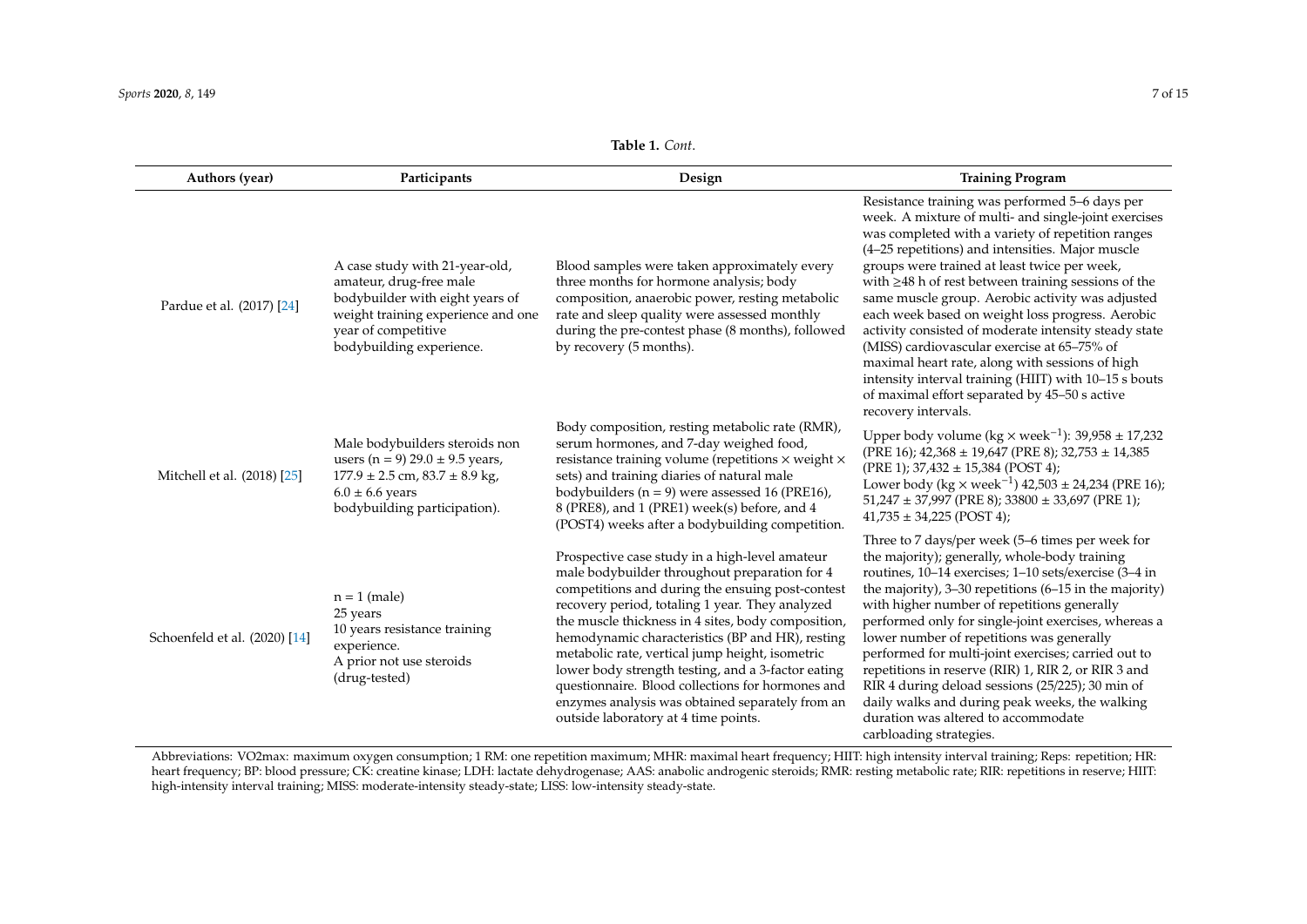#### **4. Discussion**

We reviewed the training routines used by bodybuilders. The reviewed studies demonstrate a pattern in the training organization, whereby there is a separation of training into four distinct periods: off-season, pre-contest, peak week, and post-contest. Our results demonstrated that the RT routines in these periods are composed of a range of 2–6 sets per exercise, 6–12 repetition maximum (RM), and 4–5 sets per exercise, 12–15 RM with a rest interval between sets of 90 s to three minutes.

Three studies [\[2](#page-12-1)[,19](#page-13-11)[,23\]](#page-13-12) observed that athletes also perform split routines by training two muscle groups per day in the same sessions. Another pattern identified in the studies was that the competitors employed a high weekly training frequency, training five to six days per week during both the OFF and PRE.

#### *4.1. O*ff*-Season*

In the OFF period, the athletes aimed to maximize their skeletal muscle hypertrophy. Alway et al. [\[18\]](#page-13-13) investigated highly competitive (ranging from fifth to first place at National Physique Committee competitions) male and female bodybuilders with ~5 years of RT experience only during the OFF period (≥4 weeks after their most recent competition) and demonstrated a poorly detailed description of the training routine. Both genders reported that they performed 15–20 sets per exercise (chest and back) and 12–15 sets per exercise (shoulders, triceps, and biceps). The intensity-load was not mentioned, and there were no variations in the training strategies reported. Similarly, the case study by Too et al. [\[20\]](#page-13-14) did not report the intensity load used by competitors, nor was the number of sets and repetitions performed per exercise specified. The information obtained was only about the duration and frequency of each training session, which averaged 4–5 h in 6-d·week<sup>-1</sup> using a split routine program (upper body training on Monday, Wednesday, Friday; lower body training Tuesday, Thursday, Saturday; and abdominal exercises every day). The authors mentioned that the athlete performed a split training routine, but they did not make it clear if the average hours cited involved two or more training sessions per day or only one. Basically, the first 4 weeks consisted of a hypertrophy program (heavy resistance, low repetitions), followed by a 1 week transition phase to a 4-week endurance and definition program (low resistance, high repetitions), followed by a 1 week taper. Moreover, no aerobic training was incorporated in pre or post-training activities. The absence of these data in both studies makes it impossible to quantify the training volume performed by these athletes. It should be reinforced that the category, male and female, will significantly change training strategies—for example, female figure athletes utilize a higher training volume for the upper limbs as compared with bikini and wellness categories (observational evidence).

Seven reviewed studies reported further details on training routines. Manore et al. [\[19\]](#page-13-11) and Kistler et al. [\[10\]](#page-12-9) conducted a case study with an amateur bodybuilder who became a professional bodybuilder after 9 years of amateur career, winning the 1986 Mr. Universe, and a natural amateur bodybuilder, respectively, both with ~10 years of RT experience. Both of these monitored the training performed only in the PRE period. Manore et al. [\[19\]](#page-13-11) reported a training frequency of four consecutive workout days and one rest day. The routines were composed of one hour of aerobic exercise (~60% VO2max; ~78% MHR) and three hours of RT, which was divided into morning and evening sessions. During the week, the loads were divided into light (4–6 sets per exercise; 15 reps), medium (2–6 sets per exercise; 12–20 reps), and heavy (2–6 sets per exercise; 6–10 reps). This was the only study that verified the oscillations of workloads with the intention of maximizing yield, similar to a non-linear (e.g., undulatory) periodization. Briefly, this strategy is characterized by alternating workloads (e.g., low-to-heavy or heavy-to-low), which are distributed by daily or weekly manner. Linear periodization (i.e., exponentially progression during a specific period) is another strategy that is commonly utilized; however, we did not identify this in any reviewed study. In contrast to the split-training routines reported in the aforementioned studies, a recent case study [\[14\]](#page-12-13) reported whole-body training routines and a training frequency of 5–6 times per week for most weeks.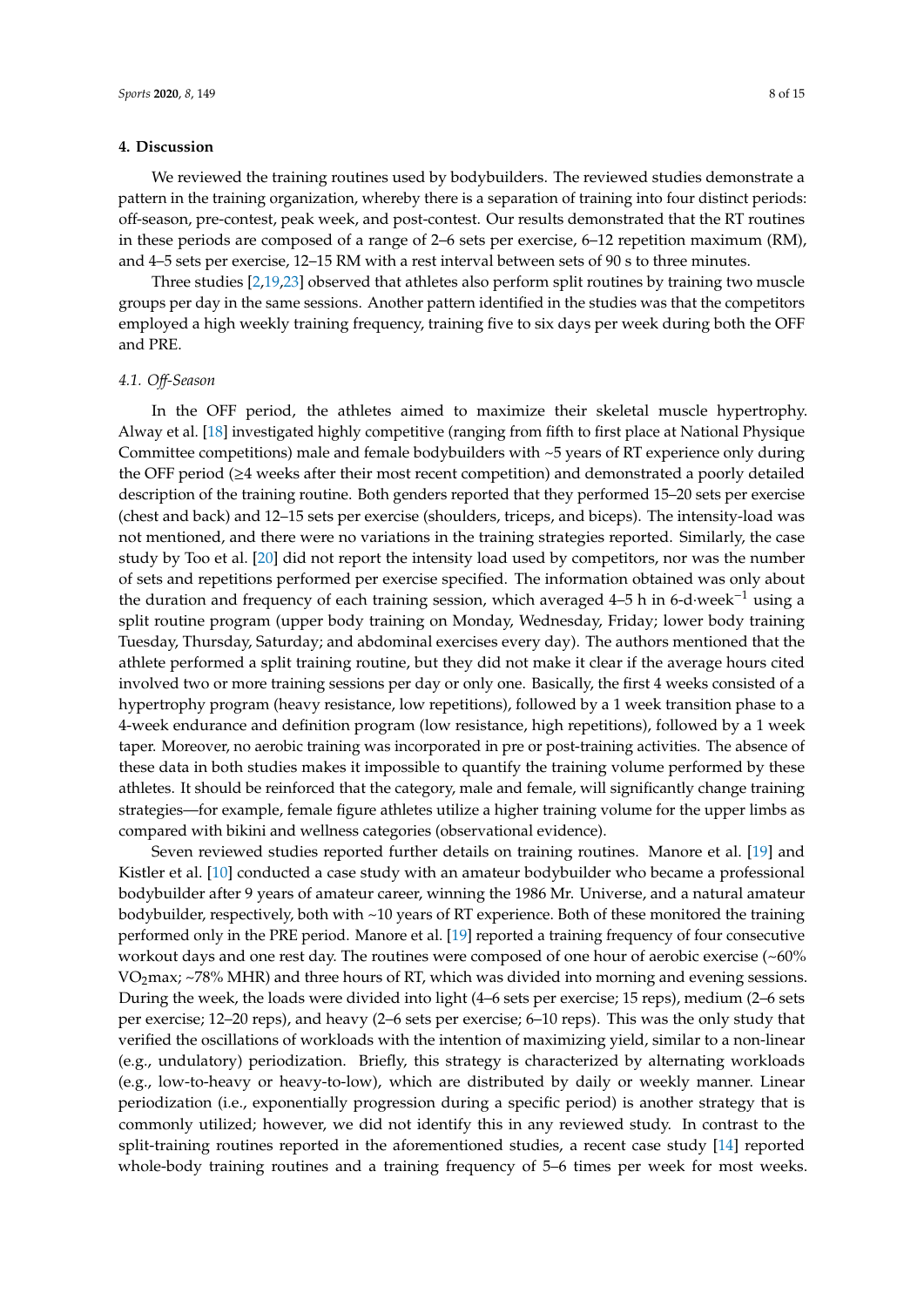This approach is in line with a recent meta-analysis, in which a resistance training frequency does not significantly or meaningfully impact muscle hypertrophy when the volume is equated [\[26\]](#page-13-15).

The other reviewed studies followed with linear progressions and without mentioning any type of manipulation of RT or progression of load. Trabelsi et al. [\[15\]](#page-12-14) observed variations in non-competitive bodybuilders training routine, in which changes that occur in body composition and markers of renal function in bodybuilders during Ramadan were verified. However, the training performed by athletes aimed to increase muscle mass. Each training session was composed of four to six exercises, with four sets of 10 RM performed per exercise and rest intervals of 2–3 min between exercises and sets. The exercises followed an execution order from multi to single-joints exercises. The division of muscle groups exercised during the week was day 1: Quadriceps, hamstrings, calves; day 2: back, triceps; day 3: Shoulder; day 4: chest, biceps. This training program was similar to the principles documented by the American College of Sports Medicine [\[4\]](#page-12-3).

However, three studies were highlighted—one because of the size of the sample used and the other because of the use of AAS. Of the three, only two studies reported both training routines in the OFF period and in the PRE. Hackett et al. [\[2\]](#page-12-1) evaluated 127 competitive male bodybuilders (with ~9 years of RT experience, and at least 8 bodybuilding competitions) reporting performing a 5-day split routine, averaging 60–70 min per session, and training no more than two muscle groups per session. In OFF, they performed 4–5 exercises per muscle group; 3–6 sets per exercise, 7–12 RM (higher loads) per set and 61 to 120 s recovery between sets. The PRE period utilized 4–5 exercises per muscle group, 3–4 sets per exercise, 10–15 RM (lighter loads) per set and 30–60 s recovery between sets.

Interestingly, in the study by Gentil et al. [\[16\]](#page-13-0) in which the athletes used AAS, a training routine similar to natural bodybuilders was reported. These six amateur athletes (i.e., do not have pro card provided by federation) in the study by Gentil et al. [\[16\]](#page-13-0) had  $\sim$ 10 years of experience with RT, and notably the training routines performed by these six amateur athletes used volitional failure during the execution of the exercises. Nasseri et al. [\[22\]](#page-13-16) only assessed the hemodynamic effects in bodybuilders using EAA with a protocol proposed by the researchers, which did not accurately reflect the training reality of bodybuilding athletes. Therefore, we could not clearly observe how the training routine of the bodybuilders was used.

#### *4.2. Pre-Contest*

Our findings show that the primary goal during the PRE period was to reduce body fat while preserving muscle mass. During this period, RT is commonly performed with reduced loads (low-loads) and a high number of repetitions with short interset rest intervals (30 to 60 s). This training strategy was done because some athletes believed that performing more repetitions with lower load and shorter intervals would be more efficient for preserving skeletal muscle mass. Additionally, in this period, the dietary restriction may induce the use of lower loads. Another possible explanation for high volume low-load training during this phase is the believe of body fat reduction with this strategy. Observational evidence may also indicate that some athletes choose to maintain high loads, decreasing the training volume, while using some sets near to failure, and with intraset rest intervals due to fatigue and tiredness induced by severe caloric restriction. The weeks before competing also involve protocols to induce dehydration and a very low carbohydrate intake, which may also contribute to these training strategies [\[27\]](#page-13-17).

In PRE, subjects train under severe caloric deficits associated with a greater volume of aerobic exercise, which can potentially compromise fat-free mass. This caloric deficit also induces a decrease in training intensity. This leads the athletes to imagine that decreased load is the better strategy to preserve the gains obtained in OFF. This training configuration increases TUT and metabolic stress, which can stimulate increases in acute protein synthesis and contribute to complex physiological mechanisms responsible for muscle hypertrophy [\[28\]](#page-13-18). Moreover, the metabolic stress induced by RT involves an increase in intracellular hydration and the raising of the water content of the muscle cells, which also has been suggested as an important stimulus for muscle growth in the condition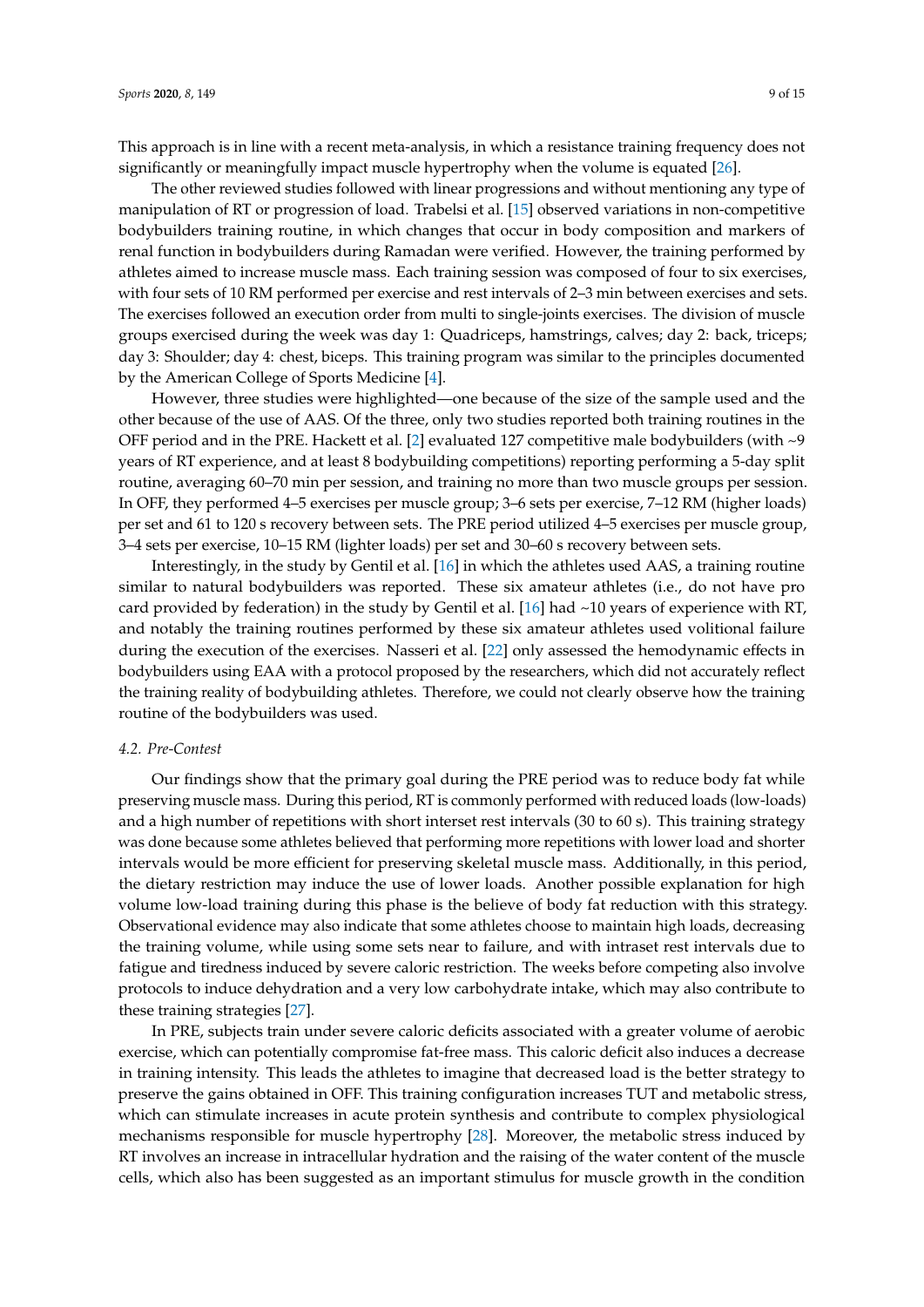of higher metabolite accumulation [\[29\]](#page-13-19). In this sense, a feasible strategy for maximize hypertrophy gains during the pre-contest period would be low-load training associated with blood flow restriction. The blood flow restriction associated with exercise-induced metabolic stress may expose muscle fibers (specially type I fibers) to a new recruitment pool that could not be reached during RT with heavy-loads, hence eliciting a distinct anabolic stimuli to induce hypertrophy gains in well-trained athletes [\[30\]](#page-13-20).

Nevertheless, these bi-seasonal training programming differences were consistently seen across studies. Additionally, in the PRE, all studies reported that athletes included aerobic training with RT to maximize the reduction in body fat. Although the initial data on the training routines presented similarities, the individual examination of the studies revealed differences in the protocols, and the monitoring period investigated. Of the 13 studies reviewed, four [\[17–](#page-13-21)[20\]](#page-13-14) were from the past century and did not have a detailed methodological description as the investigations from the 2000s. This made it difficult to report detailed training routine information. Additionally, Escalante and Barakat [\[31\]](#page-13-22) reviewed fasted versus nonfasted aerobic exercise on body composition for physique athletes, and stated the difficult to discuss the real effects of fasted versus nonfasted aerobic exercise due to methodological aspects (i.e., controlled studies). In this sense, the hypothesis of low glycogen levels after an overnight fast allowing greater stored fat mobilization to be used for fuel remains inconclusive.

#### *4.3. Peak Week*

While a majority of the studies did not report a clear difference in the training routine performed between PRE and the week prior to the contest, also known as peak weak, the athletes has related particular short-term strategies to achieve the leanest possible appearance, as water and sodium manipulation, as well as carbohydrate loading regimen [\[3](#page-12-2)[,32\]](#page-13-23). Although nutritional manipulations are not the scope of this review, the training regimen may be altered to accommodate peaking strategies.

In these sense, only a case study [\[14\]](#page-12-13) with a 10-year experienced lifter related in detail the strategies during peak week. In this, the athlete performed a carbohydrate loading protocol, which consisted of a 3-day carb depletion phase ( $\leq 50$  g per day). followed by a 2-day carb loading phase ( $>450$  g per day). The number of exercises was gradually reduced over the peak week. On depletion days, walking was performed for 40–90 min, reducing to 15 min or no exercise on loading days. These reductions in volume and intensity may be necessary for minimizing the possibility of inflammation and edema as a consequence of muscle-damaging exercise, which may impair glycogen synthesis [\[33\]](#page-13-24) and accumulate subcutaneous water into the interstitial tissues [\[34\]](#page-13-25), potentially worsening muscle definition. The study of Mitchell et al. [\[25\]](#page-13-26) also shows a reduction in training volume, which was prominently for the lower limbs.

Thus, during the peak week, the training may be altered to accommodate peaking strategies, such as carbohydrate loading, due to the fact that this strategy in particular may increase muscle size [\[3,](#page-12-2)[14\]](#page-12-13) while pulling subcutaneous water into the muscle [\[35\]](#page-13-27), thereby achieving a greater muscle size and the defined appearance coveted by bodybuilders.

#### *4.4. Post-Competition*

Post competition is a phase in which faster weight gain occurs; freedom in terms of diet and a reduction in training volume and intensity help restore a competitor to a healthy status both psychologically and physiologically [\[32\]](#page-13-23). While it has been reported that the post competition period comprises the 4 weeks after the main event [\[32\]](#page-13-23), it can extend to up to 5–6 months [\[24](#page-13-28)[,36\]](#page-13-29). Four case studies following drug-free athletes in this period were found [\[14](#page-12-13)[,20](#page-13-14)[,24](#page-13-28)[,36\]](#page-13-29). All the studies documented outcomes in body composition, muscle strength, and exercise capability, while only Schoenfeld et al. [\[14\]](#page-12-13) included site-specific measures of muscle growth.

In the study of Too et al. [\[20\]](#page-13-14) the post-competition activity consisted of 1 week of rest (complete inactivity), followed by 4 weeks of very light resistance training (l-h in duration, 3-d·week−<sup>1</sup> ). No aerobic exercise was incorporated in either pre- or post-training activities, resulting in the rapid return of both CK and lactate dehydrogenase to normal values within l week post competition.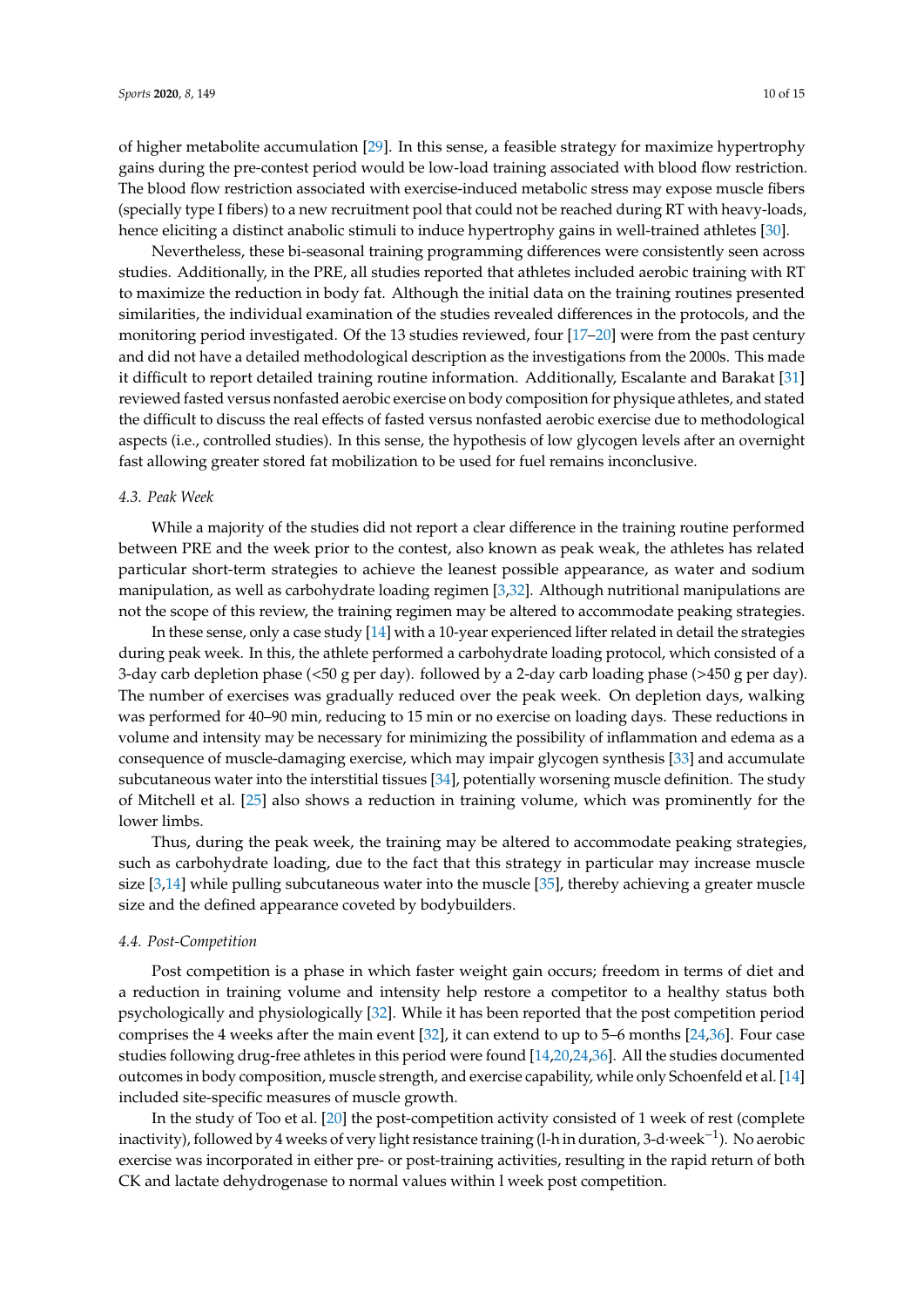In contrast, a professional bodybuilder studied by Rossow et al. [\[36\]](#page-13-29) seems to have taken longer to restore psychological and physiological changes after the competition. The subject performed 4 days of resistance training (total 5 h/week) and 1 day of high-intensity interval training (total 20 min/week). The resistance-training frequency for each major muscle group remained at twice per week during this period. Despite having decreased aerobic exercise and the resistance exercise remaining relatively r<br>constant, squat and deadlift strength (absolute 1-repetition maximum) and critical power (cycle ergometer) recovered by month 4, while bench-press strength and critical power remained below experience) recovered by mortal by mine bench-press strength and critical power remainted below.<br>baseline at month 6. This lack of exercise capability recovery coincided with depressed vigor and fatigue may reflect psychological alterations. remained at month 6. This lack of exercise capability recovery contenued with depressed vigor and de may reflect psychological and fathers.

In the study of Pardue et al. [\[24\]](#page-13-28) who assessed an amateur drug-free male bodybuilder with 8 years of RT experience and one year of competitive bodybuilding experience, there was no detailed years of RT experience and one year of competitive bodybuilding experience, there was no detailed description of training routines after competition. However, the authors reported that a drop observed description of training routines after competition. However, the authors reported that a drop in the peak power and average power output (Wingate test) had not fully returned at 5 months after competition. In the study of Pardue et al.  $[24]$  who assessed an amateur drug-free male bodybuilder with  $80$ 

Ultimately, Schoenfeld et al. [\[14\]](#page-12-13) reported an athlete competing in four successive events within Ultimately, Schoenfeld et al. [14] reported an athlete competing in four successive events within a few weeks and 4 months after the last competition. The authors reported that muscle thickness a few weeks and 4 months after the last competition. The authors reported that muscle thickness (analyzed by mode-B ultrasound) quickly recovered during the first month post competition with (analyzed by mode-B ultrasound) quickly recovered during the first month post competition with marginal alterations until the fourth post-competition month. Moreover, maximum isometric strength marginal alterations until the fourth post-competition month. Moreover, maximum isometric of the knee extensor (dynamometry) decreased by 9% and explosive strength (vertical jump height) increased by 18% four months after the last competition. With the exception of the study of Too et al. [\[20\]](#page-13-14), the findings suggest that the athletes showed symptoms of overtraining to a greater or lesser extent, probably reflecting the restrictive practices conducted prior to the competition. In summary, Figure [1](#page-10-0) shows a timeline design of bodybuilders' training routines.

<span id="page-10-0"></span>



#### *4.5. Future Perspectives 4.5. Future Perspectives*

Although the mention of bodybuilders is recurrent in the context of studies that investigate the Although the mention of bodybuilders is recurrent in the context of studies that investigate the effectiveness of advanced strength training techniques, there are no randomized controlled studies effectiveness of advanced strength training techniques, there are no randomized controlled studies in the literature with samples composed even of amateur athletes. Two recent reviews on resistance in the literature with samples composed even of amateur athletes. Two recent reviews on resistance training systems have concluded that, to date, there is insufficient evidence to determine whether RT systems can maximize hypertrophy and muscle strength when compared to traditional resistance training [5], despite the fact that RT systems may be feasible strategies to avoid monotony, reduce training [\[5\]](#page-12-4), despite the fact that RT systems may be feasible strategies to avoid monotony, reduce training duration, and avoid plateaus in muscular adaptation [6]. However, in both reviews there is training duration, and avoid plateaus in muscular adaptation [\[6\]](#page-12-5). However, in both reviews there is no mention of any study conducted with bodybuilders.

In fact, studies carried out with untrained individuals or even  $\mathcal{C}$  records or even  $\mathcal{C}$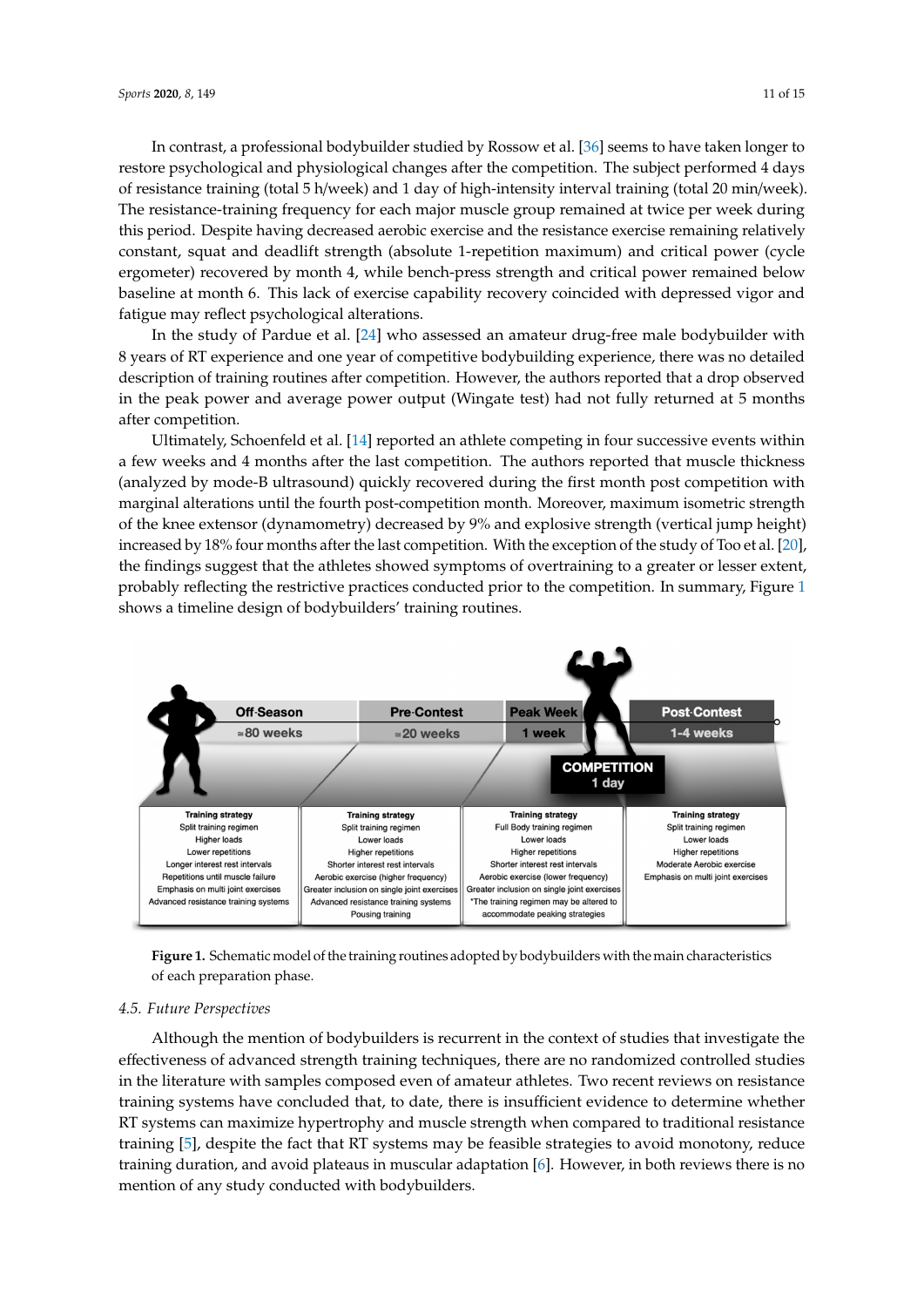In fact, studies carried out with untrained individuals or even "recreational trained" ones, although relevant to test the specific hypothesis, cannot serve to justify inferences about the usefulness of alternative training strategies adopted by bodybuilders.

Furthermore, the difficulty in developing guidelines (i.e., intensity, volume, training division, the characterization of methods, periodization models) for training prescription aimed at bodybuilders, far beyond what is suggested in this paper, is worth noting, given the diversity of strategies adopted by athletes and coaches, for which the methodological variables of strength training are manipulated without apparent predictability or systematization. However, it is noteworthy that training based on adaptations of recreationally trained or untrained individuals may not be an exact fit for "bodybuilders" yet, but the physiological adaptations and increases in the markers of skeletal muscle hypertrophy can certainly be made to help inform practice.

It should be noted that the goals pursued by bodybuilders (muscular mass, symmetry, and definition) focus on the morphological adaptations of the skeletal muscle, and, in this scenario, an increase in muscle strength is not even a priority. Therefore, classic resistance training periodization is not always strictly observed, and specific biomechanical strategies are employed, albeit empirically, to obtain hypertrophic responses from specific muscle groups. In fact, the indiscriminate gain in muscle volume does not seem interesting for this population, given that intra and intermuscular hypertrophy responds differently to different exercise modalities [\[37–](#page-14-0)[40\]](#page-14-1).

Choosing the adequate exercise type might be crucial point for a bodybuilder's success or failure. In the search for symmetry, for example, especially in the PRE period, the need to "correct" the flawed points can compel the athlete to prioritize certain muscles over others (i.e., gluteus maximus over the quadriceps; rectus femoris over the vastus; distal portion of the vastus lateralis to the detriment of the proximal portion).

In this scenario, case studies and observational studies are particularly relevant in the literature, given the difficulty of recruiting samples composed by bodybuilders involved in competitions and allocating them to training conditions that, at first, escape routine or conflict with strategies typically adopted individually by these individuals or by their coaches.

Therefore, future studies can investigate the effectiveness of strategies narrated or practiced by the athletes themselves or by their coaches, including the assessment of any heterogeneous hypertrophic responses with the aid of images (i.e., magnetic resonance, ultrasound). Additionally, survey-based studies with a large sample size constituting male and female bodybuilders may be a feasible strategy to understand some details of bodybuilders' training routines, such as the use of specialized techniques and RT systems. The results may support the development of new hypotheses, which can be tested on trained individuals, but without competitive pretensions.

#### **5. Conclusions**

Most of the reviewed studies were case reports or contained small numbers of participants; all the athletes investigated had significant titles in high-level competitions. With this, we detailed the various training routines performed by the champions (natural bodybuilders) of their categories. Although there was a high degree of heterogeneity across the training protocols, recurrent themes among bodybuilding competitors in OFF were higher loads/lower repetitions and longer interest rest intervals than PRE. In addition, bodybuilders commonly performed aerobic exercise in PRE. Competitors unanimously employed split-body rather than full-body training regimens. It is likely that athletes in lower-level competitions perform training routines similar to those reported in our review. On the other hand, the athletes who use AAS have training routines that largely remain uninvestigated, indicating that further studies into this population are necessary. Finally, from our own daily experience with bodybuilders of different categories we can also report that athletes are likely to use many training methods, some of them with very short rest intervals between sets (e.g., <30 s), and may incorporate different strategies for each muscle group. For example, the weakest muscle (at competitive parameters) would be trained more frequently.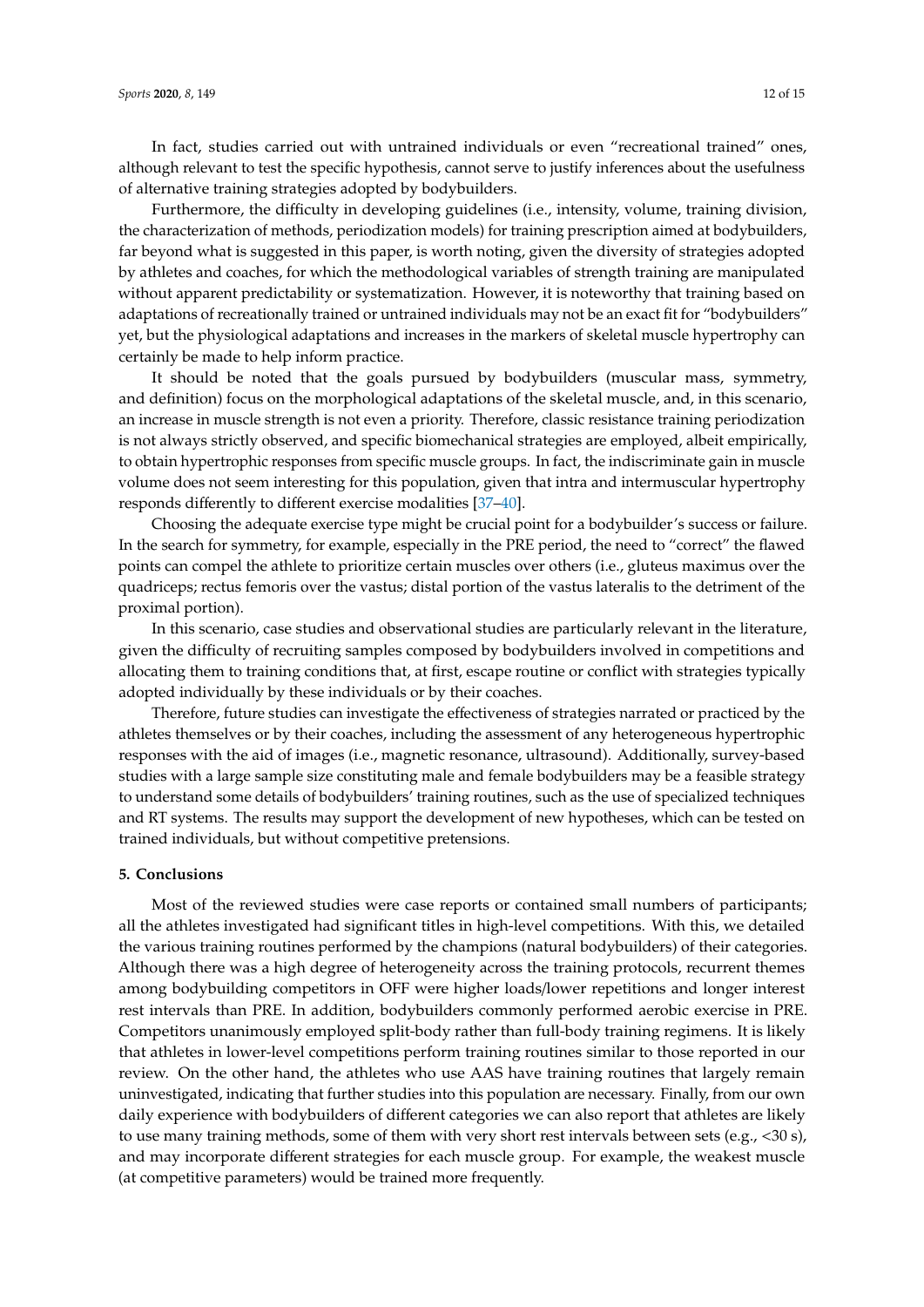<span id="page-12-16"></span>**Author Contributions:** Conceptualization, R.C.A., J.P., A.E. and T.P.S.-J.; methodology, R.C.A., A.E., A.A.A., W.M.A.d.M.; writing—original draft preparation, R.C.A., A.E., A.A.A., W.M.A.d.M., T.B.T.; writing—review and editing, J.P., T.B.T., B.F.d.S., supervision, J.P., B.F.S., T.P.S.-J. All authors have read and agreed to the published version of the manuscript.

**Funding:** No funding was received for manuscript preparation.

**Conflicts of Interest:** The authors declare that they have no conflict of interest.

#### **References**

- <span id="page-12-0"></span>1. Cyrino, E.S.; Sobrinho, J.M.S.; Maestá, N.; Nardo, N.; Dos Reis, D.A.; Morelli, M.Y.G.; Burini, R.C. Perfil morfológico de culturistas Brasileiros de elite em período competitivo. *Revista Bras. Med. Esporte* **2008**. [\[CrossRef\]](http://dx.doi.org/10.1590/S1517-86922008000500012)
- <span id="page-12-1"></span>2. Hackett, D.A.; Johnson, N.A.; Chow, C.M. Training practices and ergogenic aids used by male bodybuilders. *J. Strength Cond. Res.* **2013**. [\[CrossRef\]](http://dx.doi.org/10.1519/JSC.0b013e318271272a) [\[PubMed\]](http://www.ncbi.nlm.nih.gov/pubmed/22990567)
- <span id="page-12-2"></span>3. De Moraes, W.M.; de Almeida, F.N.; Dos Santos, L.E.A.; Cavalcante, K.D.G.; Santos, H.O.; Navalta, J.W.; Prestes, J. Carbohydrate loading practice in bodybuilders: Effects on muscle thickness, photo silhouette scores, mood states and gastrointestinal symptoms. *J. Sports Sci. Med.* **2019**, *18*, 772. [\[PubMed\]](http://www.ncbi.nlm.nih.gov/pubmed/31827362)
- <span id="page-12-3"></span>4. Ratamess, N.; Alvar, B.; Evetoch, T.; Housh, T.; Kibler, W.; Kraemer, W. Progression models in resistance training for healthy adults [ACSM position stand]. *Med. Sci. Sports Exerc.* **2009**, *41*, 687–708. [\[CrossRef\]](http://dx.doi.org/10.1249/MSS.0b013e3181915670)
- <span id="page-12-4"></span>5. Angleri, V.; Ugrinowitsch, C.; Libardi, C.A. Are resistance training systems necessary to avoid a stagnation and maximize the gains muscle strength and hypertrophy? *Sci. Sports* **2020**. [\[CrossRef\]](http://dx.doi.org/10.1016/j.scispo.2018.12.013)
- <span id="page-12-5"></span>6. Krzysztofik, M.; Wilk, M.; Wojdała, G.; Gołaś, A. Maximizing Muscle Hypertrophy: A Systematic Review of Advanced Resistance Training Techniques and Methods. *Int. J. Environ. Res. Public Health* **2019**, *16*, 4897. [\[CrossRef\]](http://dx.doi.org/10.3390/ijerph16244897) [\[PubMed\]](http://www.ncbi.nlm.nih.gov/pubmed/31817252)
- <span id="page-12-6"></span>7. Prestes, J.; De Lima, C.; Frollini, A.B.; Donatto, F.F.; Conte, M. Comparison of linear and reverse linear periodization effects on maximal strength and body composition. *J. Strength Cond. Res.* **2009**. [\[CrossRef\]](http://dx.doi.org/10.1519/JSC.0b013e3181874bf3) [\[PubMed\]](http://www.ncbi.nlm.nih.gov/pubmed/19057409)
- <span id="page-12-17"></span><span id="page-12-7"></span>8. Prestes, J.; Frollini, A.B.; de Lima, C.; Donatto, F.F.; Foschini, D.; de Cássia Marqueti, R.; Figueira, A.; Fleck, S.J. Comparison between linear and daily undulating periodized resistance training to increase strength. *J. Strength Cond. Res. Natl. Strength Cond. Assoc.* **2009**. [\[CrossRef\]](http://dx.doi.org/10.1519/JSC.0b013e3181c03548)
- <span id="page-12-15"></span><span id="page-12-8"></span>9. Ribeiro, A.S.; Schoenfeld, B.J.; Silva, D.R.P.; Pina, F.L.C.; Guariglia, D.A.; Porto, M.; Maestá, N.; Burini, R.C.; Cyrino, E.S. Effect of two- Versus three-Way split resistance training routines on body composition and muscular strength in bodybuilders: A pilot study. *Int. J. Sport Nutr. Exerc. Metab.* **2015**. [\[CrossRef\]](http://dx.doi.org/10.1123/ijsnem.2015-0077)
- <span id="page-12-9"></span>10. Kistler, B.M.; Fitschen, P.J.; Ranadive, S.M.; Fernhall, B.; Wilund, K.R. Case study: Natural bodybuilding contest preparation. *Int. J. Sport Nutr. Exerc. Metab.* **2014**. [\[CrossRef\]](http://dx.doi.org/10.1123/ijsnem.2014-0016)
- <span id="page-12-10"></span>11. Helms, E.R.; Fitschen, P.J.; Aragon, A.A.; Cronin, J.; Schoenfeld, B.J. Recommendations for natural bodybuilding contest preparation: Resistance and cardiovascular training. *J. Sports Med. Phys. Fit.* **2015**, *55*, 164–178.
- <span id="page-12-11"></span>12. Schoenfeld, B.J.; Ogborn, D.; Krieger, J.W. Dose-response relationship between weekly resistance training volume and increases in muscle mass: A systematic review and meta-analysis. *J. Sports Sci.* **2017**, *35*, 1073–1082. [\[CrossRef\]](http://dx.doi.org/10.1080/02640414.2016.1210197) [\[PubMed\]](http://www.ncbi.nlm.nih.gov/pubmed/27433992)
- <span id="page-12-12"></span>13. De Almeida, F.N.; Lopes, C.R.; Da Conceição, R.M.; Oenning, L.; Crisp, A.H.; De Sousa, N.M.F.; Trindade, T.B.; Willardson, J.M.; Prestes, J. Acute effects of the new method sarcoplasma stimulating training versus traditional resistance training on total training volume, lactate and muscle thickness. *Front. Physiol.* **2019**. [\[CrossRef\]](http://dx.doi.org/10.3389/fphys.2019.00579) [\[PubMed\]](http://www.ncbi.nlm.nih.gov/pubmed/31156459)
- <span id="page-12-13"></span>14. Schoenfeld, B.J.; Alto, A.; Grgic, J.; Tinsley, G.; Haun, C.T.; Campbell, B.I.; Escalante, G.; Sonmez, G.T.; Cote, G.; Francis, A.; et al. Alterations in Body Composition, Resting Metabolic Rate, Muscular Strength, and Eating Behavior in Response to Natural Bodybuilding Competition Preparation. *J. Strength Cond. Res.* **2020**. [\[CrossRef\]](http://dx.doi.org/10.1519/JSC.0000000000003816) [\[PubMed\]](http://www.ncbi.nlm.nih.gov/pubmed/33105363)
- <span id="page-12-14"></span>15. Trabelsi, K.; Stannard, S.R.; Maughan, R.J.; Jammoussi, K.; Zeghal, K.; Hakim, A. Effect of resistance training during Ramadan on body composition and markers of renal function, metabolism, inflammation, and immunity in recreational bodybuilders. *Int. J. Sport Nutr. Exerc. Metab.* **2012**. [\[CrossRef\]](http://dx.doi.org/10.1123/ijsnem.22.4.267)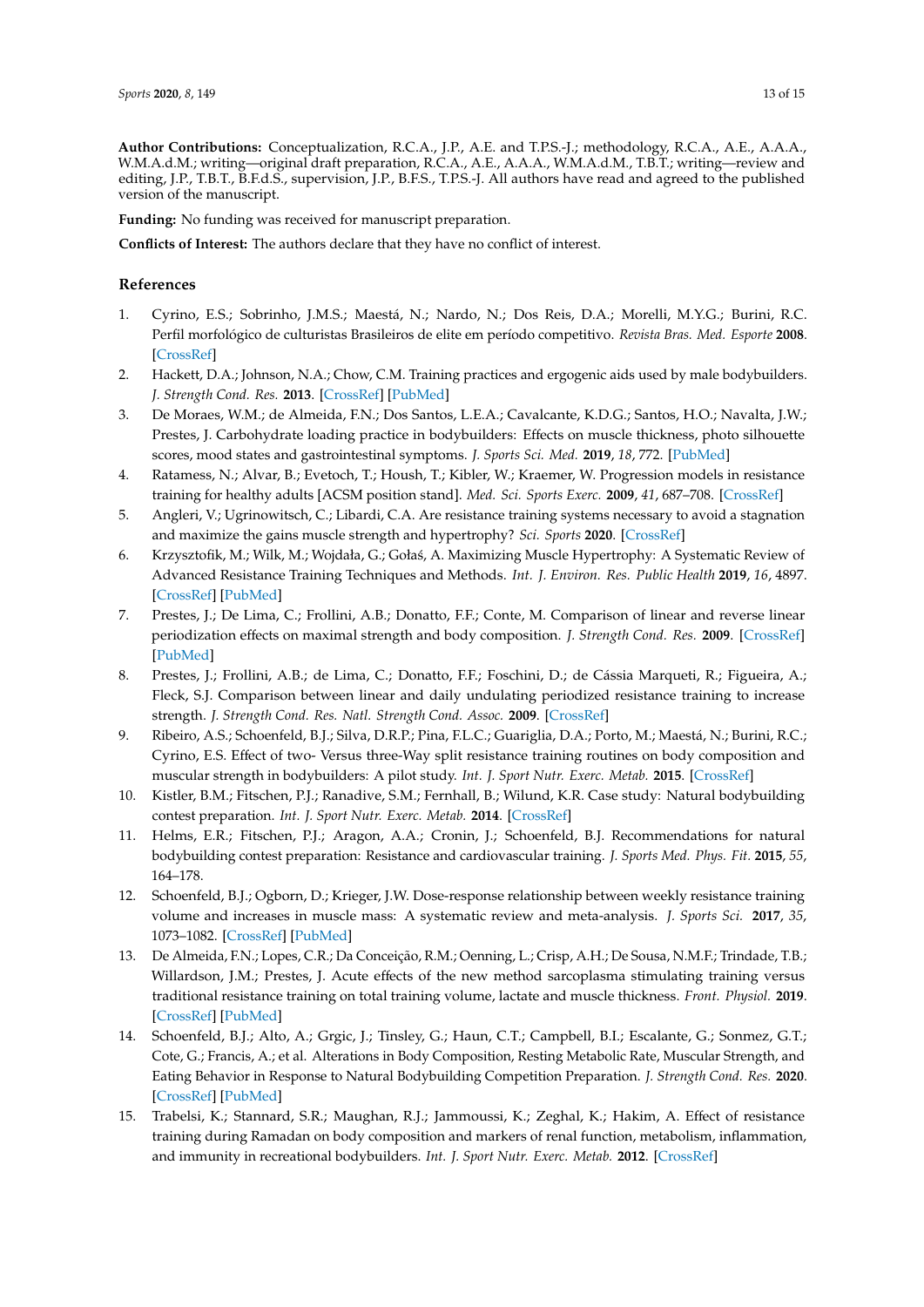- <span id="page-13-9"></span><span id="page-13-8"></span><span id="page-13-7"></span><span id="page-13-6"></span><span id="page-13-5"></span><span id="page-13-4"></span><span id="page-13-3"></span><span id="page-13-2"></span><span id="page-13-1"></span><span id="page-13-0"></span>16. Gentil, P.; Barbosa de Lira, C.A.; Paoli, A.; Barbosa dos Santos, J.A.; Teixeira da Silva, R.D.; Pereira Junior, J.R.; Pereira da Silva, E.; Ferro Magosso, R. Nutrition, pharmacological and training strategies adopted by six bodybuilders: Case report and critical review. *Eur. J. Transl. Myol.* **2017**. [\[CrossRef\]](http://dx.doi.org/10.4081/ejtm.2017.6247)
- <span id="page-13-21"></span><span id="page-13-10"></span>17. Sandoval, W.M.; Heyward, V.H.; Lyons, T.M. Comparison of body composition, exercise and nutritional profiles of female and male body builders at competition. *J. Sports Med. Phys. Fit.* **1989**, *29*, 63.
- <span id="page-13-13"></span>18. Alway, S.E.; Grumbt, W.H.; Stray-Gundersen, J.; Gonyea, W.J. Effects of resistance training on elbow flexors of highly competitive bodybuilders. *J. Appl. Physiol.* **1992**. [\[CrossRef\]](http://dx.doi.org/10.1152/jappl.1992.72.4.1512)
- <span id="page-13-11"></span>19. Manore, M.M.; Thompson, J.; Russo, M. Diet and exercise strategies of a world-class bodybuilder. *Int. J. Sport Nutr.* **1993**. [\[CrossRef\]](http://dx.doi.org/10.1123/ijsn.3.1.76)
- <span id="page-13-14"></span>20. Too, D.; Wakayama, E.J.; Locati, L.L.; Landwer, G.E. Effect of a precompetition bodybuilding diet and training regimen on body composition and blood chemistry. *J. Sports Med. Phys. Fit.* **1998**, *38*, 245–252.
- 21. Robinson, S.L.; Lambeth-Mansell, A.; Gillibrand, G.; Smith-Ryan, A.; Bannock, L. A nutrition and conditioning intervention for natural bodybuilding contest preparation: Case study. *J. Int. Soc. Sports Nutr.* **2015**, *12*, 20. [\[CrossRef\]](http://dx.doi.org/10.1186/s12970-015-0083-x) [\[PubMed\]](http://www.ncbi.nlm.nih.gov/pubmed/25949233)
- <span id="page-13-16"></span>22. Nasseri, A.; Nadimi, A.; Nikookheslat, S.D. Effects of resistance exercise and the use of anabolic androgenic steroids on hemodynamic characteristics and muscle damage markers in bodybuilders. *J. Sports Med. Phys. Fit.* **2016**, *56*, 1041–1046.
- <span id="page-13-12"></span>23. Syed-Abdul, M.M.; Dhwani, S.; Jason, D.W. Effects of self-implemented carbohydrate cycling and moderate to high intensity resistance exercise on body fat in body builders. *Gazz. Med. Ital. Archivio Sci. Med.* **2019**, *178*, 221–224. [\[CrossRef\]](http://dx.doi.org/10.23736/S0393-3660.18.03762-2)
- <span id="page-13-28"></span>24. Pardue, A.; Trexler, E.T.; Sprod, L.K. Case study: Unfavorable but transient physiological changes during contest preparation in a drug-free male bodybuilder. *Int. J. Sport Nutr. Exerc. Metab.* **2017**. [\[CrossRef\]](http://dx.doi.org/10.1123/ijsnem.2017-0064)
- <span id="page-13-26"></span>25. Mitchell, L.; Slater, G.; Hackett, D.; Johnson, N.; O'connor, H. Physiological implications of preparing for a natural male bodybuilding competition. *Eur. J. Sport Sci.* **2018**. [\[CrossRef\]](http://dx.doi.org/10.1080/17461391.2018.1444095)
- <span id="page-13-15"></span>26. Schoenfeld, B.J.; Grgic, J.; Krieger, J. How many times per week should a muscle be trained to maximize muscle hypertrophy? A systematic review and meta-analysis of studies examining the effects of resistance training frequency. *J. Sports Sci.* **2019**. [\[CrossRef\]](http://dx.doi.org/10.1080/02640414.2018.1555906)
- <span id="page-13-17"></span>27. De Moraes, W.M.A.M.; de Moura, F.C.; da Costa Moraes, T.C.; Oliveira de Sousa, L.G.; Dos Santos Rosa, T.; Schoenfeld, B.J.; Machado Maia, F.M.; Prestes, J. Oxidative stress, inflammation, psychological status, and severity of respiratory infections are negatively affected during the pre-contest period in amateur bodybuilders. *Appl. Physiol. Nutr. Metab.* **2019**. [\[CrossRef\]](http://dx.doi.org/10.1139/apnm-2018-0430)
- <span id="page-13-18"></span>28. Wackerhage, H.; Schoenfeld, B.J.; Hamilton, D.L.; Lehti, M.; Hulmi, J.J. Stimuli and sensors that initiate skeletal muscle hypertrophy following resistance exercise. *J. Appl. Physiol.* **2019**. [\[CrossRef\]](http://dx.doi.org/10.1152/japplphysiol.00685.2018)
- <span id="page-13-19"></span>29. Damas, F.; Libardi, C.A.; Ugrinowitsch, C. The development of skeletal muscle hypertrophy through resistance training: The role of muscle damage and muscle protein synthesis. *Eur. J. Appl. Physiol.* **2018**. [\[CrossRef\]](http://dx.doi.org/10.1007/s00421-017-3792-9)
- <span id="page-13-20"></span>30. Rolnick, N.; Schoenfeld, B.J. Can Blood Flow Restriction Used During Aerobic Training Enhance Body Composition in Physique Athletes? *Strength Cond. J.* **2020**, *42*, 37–47. [\[CrossRef\]](http://dx.doi.org/10.1519/SSC.0000000000000585)
- <span id="page-13-22"></span>31. Escalante, G.; Barakat, C. Fasted Versus Nonfasted Aerobic Exercise on Body Composition: Considerations for Physique Athletes. *Strength Cond. J.* **2020**, *42*, 71–78. [\[CrossRef\]](http://dx.doi.org/10.1519/SSC.0000000000000565)
- <span id="page-13-23"></span>32. Mitchell, L.; Hackett, D.; Gifford, J.; Estermann, F.; O'Connor, H. Do Bodybuilders Use Evidence-Based Nutrition Strategies to Manipulate Physique? *Sports* **2017**, *5*, 76. [\[CrossRef\]](http://dx.doi.org/10.3390/sports5040076) [\[PubMed\]](http://www.ncbi.nlm.nih.gov/pubmed/29910436)
- <span id="page-13-24"></span>33. Nielsen, J.; Farup, J.; Rahbek, S.K.; De Paoli, F.V.; Vissing, K. Enhanced glycogen storage of a subcellular hot spot in human skeletal muscle during early recovery from eccentric contractions. *PLoS ONE* **2015**, *10*, e0127808. [\[CrossRef\]](http://dx.doi.org/10.1371/journal.pone.0127808) [\[PubMed\]](http://www.ncbi.nlm.nih.gov/pubmed/25996774)
- <span id="page-13-25"></span>34. Damas, F.; Phillips, S.M.; Lixandrão, M.E.; Vechin, F.C.; Libardi, C.A.; Roschel, H.; Tricoli, V.; Ugrinowitsch, C. Early resistance training—Induced increases in muscle cross—Sectional area are concomitant with edema—Induced muscle swelling. *Eur. J. Appl. Physiol.* **2016**, *116*, 49–56. [\[CrossRef\]](http://dx.doi.org/10.1007/s00421-015-3243-4) [\[PubMed\]](http://www.ncbi.nlm.nih.gov/pubmed/26280652)
- <span id="page-13-27"></span>35. Shiose, K.; Yamada, Y.; Motonaga, K.; Sagayama, H.; Higaki, Y.; Tanaka, H.; Takahashi, H. Segmental extracellular and intracellular water distribution and muscle glycogen after 72-h carbohydrate loading using spectroscopic techniques. *J. Appl. Physiol.* **2016**. [\[CrossRef\]](http://dx.doi.org/10.1152/japplphysiol.00126.2016)
- <span id="page-13-29"></span>36. Rossow, L.M.; Fukuda, D.H.; Fahs, C.A.; Loenneke, J.P.; Stout, J.R. Natural bodybuilding competition preparation and recovery: A 12-month case study. *Int. J. Sports Physiol. Perform.* **2013**. [\[CrossRef\]](http://dx.doi.org/10.1123/ijspp.8.5.582)